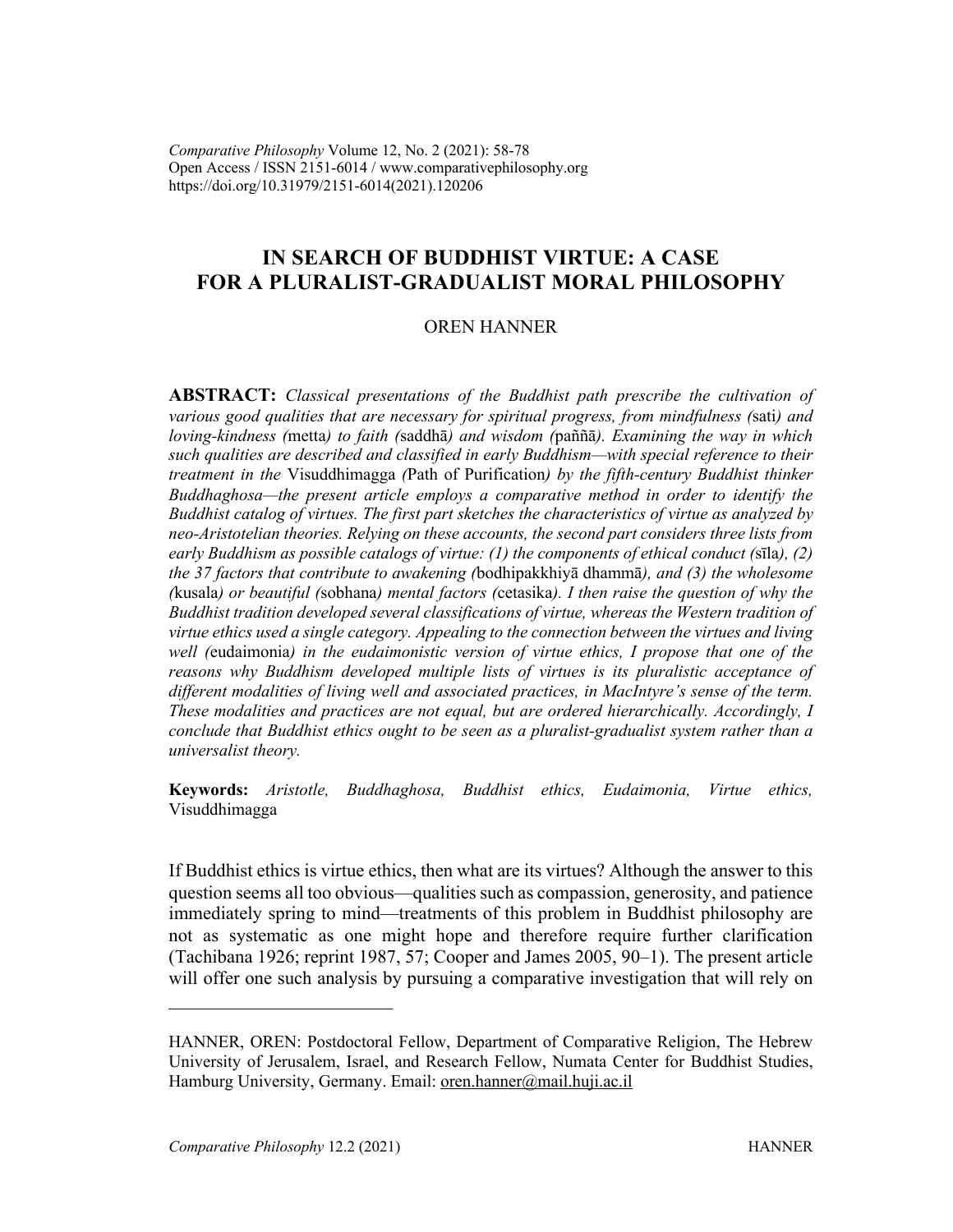neo-Aristotelian ethical theories in order to identify the closest Buddhist category to virtue. This inquiry will focus on three sets of good qualities that may constitute a Buddhist catalog of virtues, with reference to their treatment in *The Path of Purification* (*Visuddhimagga*), a formative text of the Theravāda tradition by the fifth-century CE Buddhist scholar Buddhaghosa.<sup>1</sup> I will argue that this inquiry's findings carry implications for how Buddhist normative ethics is to be understood more broadly: rather than a universalist system—one which prescribes moral principles that are equally applicable to all moral agents—Buddhist ethics should be seen as a pluralistic and gradualist system.<sup>2</sup> My reading will emphasize the link between possessing and exercising the virtues on the one hand and living well (*eudaimonia*) on the other. In the spectrum of virtue theories, then, the inquiry will depart from an understanding of Buddhism as a eudaimonistic theory (van Zyl 2015) as opposed to agent-based, sentimentalist, or care accounts of virtue ethics.<sup>3</sup> Here, the eudaimonistic interpretation will serve as a hermeneutic model allowing an exploration of Buddhist ethics from a perspective that raises new questions about Buddhist normativity. I will not engage, however, in a defense of the aretaic interpretation of Buddhism.<sup>4</sup>

The first part of the paper will map the contours of virtue as analyzed by neo-Aristotelian thinkers in the late twentieth century, fleshing out earlier comparative analogies between Buddhist morality and virtue ethics.<sup>5</sup> Philosophers such as Julia

<sup>&</sup>lt;sup>1</sup> Translations are from Buddhaghosa, *Visuddhimagga*; trans. Bhikkhu Ñānamoli (1956; 4<sup>th</sup> edition 2010), with occasional modifications.

 $<sup>2</sup>$  As will become clear, the version of virtue ethics that I will attribute to Buddhism is pluralistic in the</sup> sense that it acknowledges multiple legitimate conceptions of living well (*eudaimonia*) and virtuous moral character rather than in Christine Swanton's (2003 and 2015) sense of admitting more than one foundation of virtue; in Swanton's taxonomy, my reading of Buddhist ethics is in fact monist in that it adheres to one ground of virtue only: the good for an individual (Swanton 2015, 213). Nor, in this case, is it pluralistic in Edelglass's (2006) sense of the term—that is, in giving equal weight to elements from different moral theories, Aristotelian, Kantian, and utilitarian—as the reading that I will present focuses on virtue ethics alone. Similarly, this version is gradualist in its prescription of different, progressively evaluated modalities of its virtue theory which take into consideration the agent's moral development (as noted by MacKenzie 2018a, 165) rather than in the sense of Peter Harvey's suggestion that Buddhism prescribes norms from different moral theories (referring, like Edelglass, to Aristotelian, Kantian, and utilitarian theories) according to the agent's level of maturity (Harvey 2000, 51).

<sup>&</sup>lt;sup>3</sup> On the agent-based, sentimentalist, and care variations of virtue ethics, see Slote 2001; Frazer and Slote 2015; and Noddings 2015, respectively.

<sup>4</sup> Virtue ethical readings of Buddhism have been advanced by Keown 1992; Cooper and James 2005; Sahni 2007; Fink 2013; and, more recently, MacKenzie 2018a. I am inclined to agree with interpreters like Clayton (2006), who hold that Buddhism (in this case, even within its early strata) embraces ethical ideas that are the hallmarks of more than one Western moral tradition. Consequently, in this paper my approach is closer to Vasen 2014 and Vasen 2018, in which virtue ethics is applied as a hermeneutical framework rather than a definite view of the nature of normative Buddhist ethics.

<sup>5</sup> The two core concepts of Greek and Hellenistic ethics are the ideas of living well and virtue (*aretê*), yet it is the former that has received the bulk of attention in modern studies of Buddhist ethics (most notably in Keown 1992, 196–203, and Cooper and James 2005, 68–73; cf. Collins 1998, who refers to the possible analogy between *eudaimonia* and the Buddhist states of Nibbāna and Brahmā world, though he largely rejects it). Studies that embarked upon an effort to locate the Buddhist catalog of virtues can be seen to employ three main methods of inquiry. The constructive approach, taken by scholars like Tachibana 1922; reprint 1987, and Cooper and James 2005, suggests that through surveying key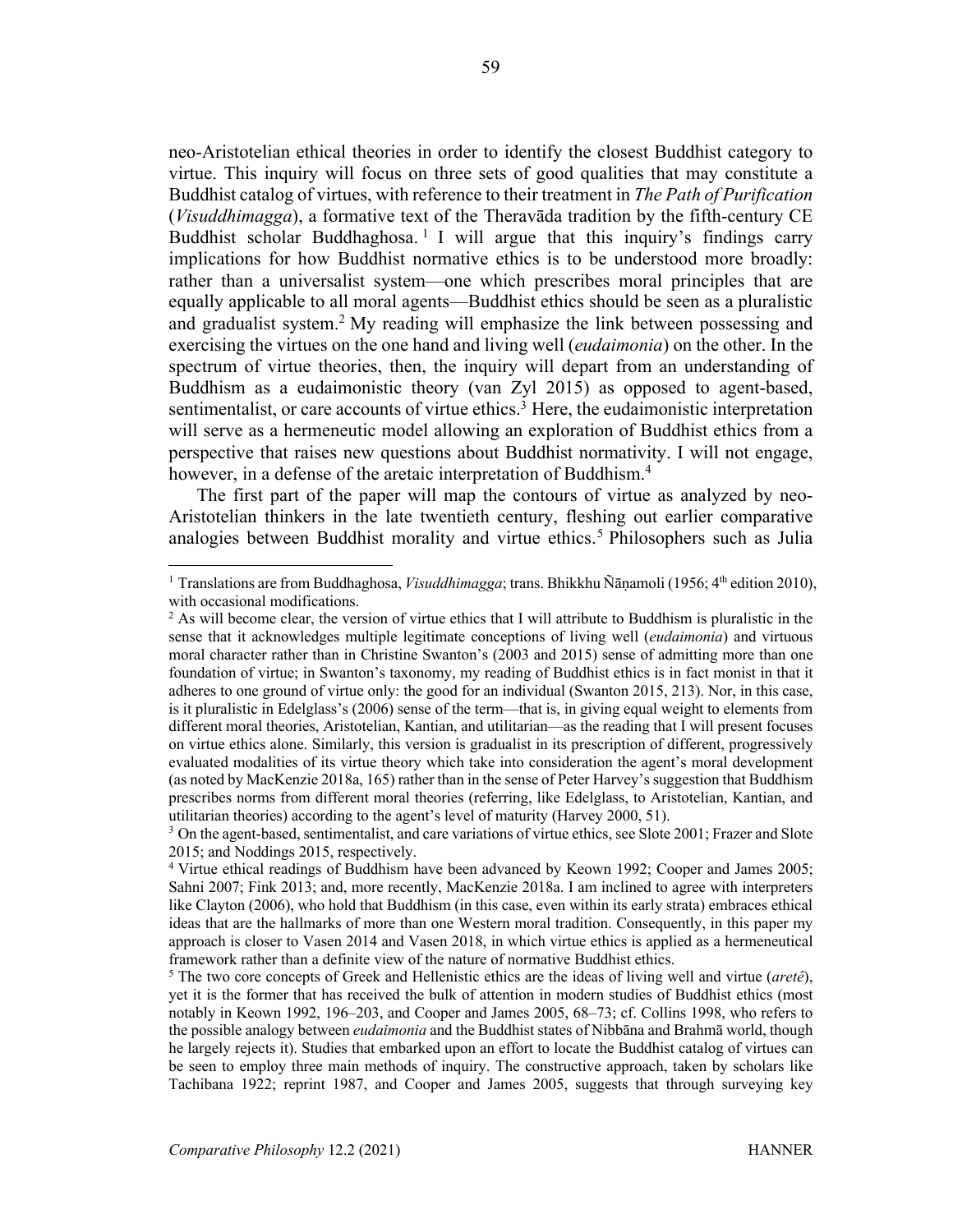Annas and Philippa Foot offer a historical account of virtue derived from Greek and Hellenistic philosophy, whereas Alasdair MacIntyre, in his influential study *After Virtue*, distills a theory of virtue that aims to be applicable to any aretaic system, in any tradition or historical period. Both descriptions are illuminating when used as a lens for analyzing Buddhist virtues. Building on these foundations, the paper will examine three key, ethically relevant lists which are treated in the *Visuddhimagga* and whose items display, to a greater or lesser degree, the philosophical characteristics of virtue. In the final part, I will suggest that early Buddhism propounds multiple sets of virtues because it also recognizes different conceptions of living well and practices, indicating that the nature of this virtue theory is pluralist and gradualist.

# 1. NEO-ARISTOTELIAN ANATOMIES OF VIRTUE

There are two currents that are particularly notable in the wake of renewed twentiethcentury interest in virtue ethics. One sketches a historical notion of virtue drawing on Greek and Hellenistic philosophy, while the other devises a modern theory of virtue that sets out to offer an alternative to the hegemonic utilitarian and deontological systems. For both accounts, the diverse nature of this notion presents a significant complexity. Ancient thinkers defined virtue in different, sometimes contradictory ways and were divided on which qualities were to be included in the catalog of virtues. Although the majority of them agreed on the inclusion of the four cardinal virtues courage, temperance, practical wisdom, and justice—differences arose regarding their relative importance, how they should be interpreted, and the manner in which they are acquired. This challenge is more insistently faced by modern accounts, as they consider an even wider range of historical concepts—stretching into modernity—in their attempt to reveal the ethical relevance of these concepts to contemporary times.

The question then arises as to whether the difficulties that ensue from the variety of views can be overcome. Responding to this question, thinkers like Julia Annas (1993) and Philippa Foot (1978) draw an outline of virtue that is common to many of the classical theories which specifically relies on Aristotle's analysis of this concept. According to Annas, the classical version of virtue underscores three main aspects of this idea: (1) virtue is a stable disposition to act, which exists in the soul and involves choices; (2) it has an affective aspect, measured according to the virtuous agent's ability to do the right thing with little or no internal opposition; and (3) it has an intellectual

Buddhist moral teachings, alongside relevant idioms, notes, and doctrines from various scriptures, we can distill a set of good qualities that represent Buddhism's set of virtues. The single list method, followed by Keown 1992 and Sahni 2007, calls upon the intuition that if Buddhism provides a repository of qualities to be developed by a virtuous practitioner, then these qualities must be classified under a clearly defined category, one that is produced by the tradition itself, but which also shares certain features with other philosophical and religious concepts of virtue. Finally, the moral ideal method, adopted by MacKenzie 2018a, proposes that a useful way to arrive at a list of Buddhist virtues is to concentrate on those qualities which partly constitute the awakened state of a Buddha, or, in other words, to take the moral ideal of Buddhism as the source from which its virtues can be derived. Here, I will seek to preserve the basic intuition of the single list approach: that the Buddhist catalog of virtues is to be found in a single category provided by the tradition itself.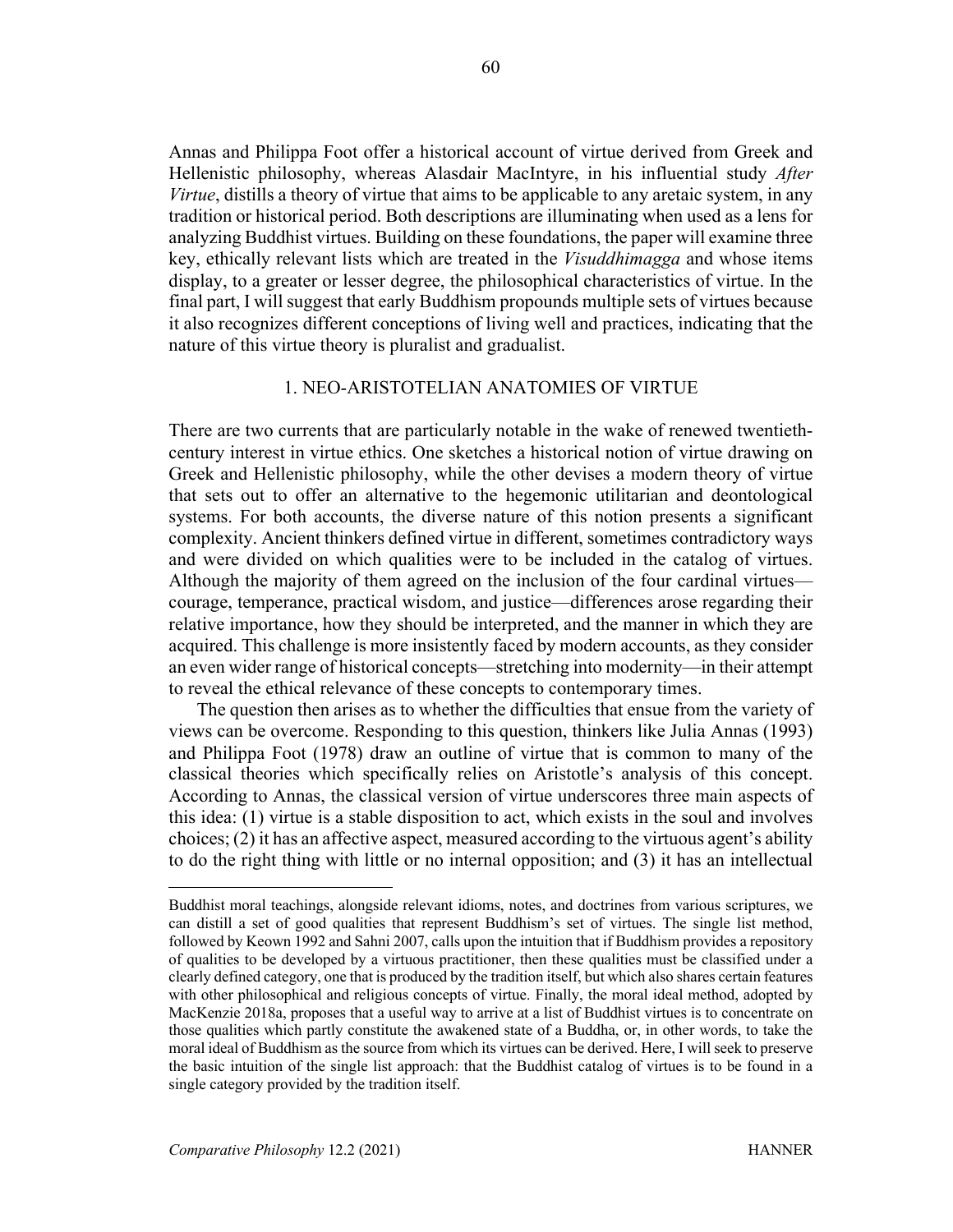aspect, consisting in the agent's coherent understanding of the reasons for acting virtuously based on reflection and self-examination.

According to Annas, Aristotle offers the most elaborate clarification of the first aspect. In the *Nicomachean Ethics*, he carries out an examination which is intended to reveal the nature of virtues. Taking it as a given that virtue is a thing that is "found in the soul", he claims that there are three things that can be described in this way: feelings, such as appetite, anger, fear, confidence, and the like—"in general things accompanied by pleasure or pain" (Aristotle, *Nicomachean Ethics*, 1105b; trans. and ed. Crisp 2000); capacities, "the things on the basis of which we are described as being capable of experiencing these feelings—on the basis of which, for example, we are described as capable of feeling anger, fear or pity" (ibid.); and states,

those things in respect of which we are well or badly disposed in relation to feelings. If, for example, in relation to anger, we feel it too much or too little, we are badly disposed; but if we are between the two, then well disposed. (ibid.)

Virtue, then, belongs to one of these three categories.

Aristotle rules out the possibility that virtue is a feeling for two reasons: first, we are morally evaluated for having or lacking virtues, but never for having feelings; second (clarifying the first reason), feelings are not a matter of deliberate, rational choice. In his typical way of approaching philosophical issues by appealing to common beliefs, Aristotle notes that when we have feelings, we are said to be moved by them, whereas the moral virtues do not move us, but are rather our states. In modern terms, Annas writes, "we are not responsible for the way we feel, since it is not entirely under our control; but we are responsible for being virtuous or depraved, and praised or blamed accordingly" (Annas 1993, 49). Thus, virtue must have an affinity not only to our feelings, but also to the way in which we manage them. In other words, virtues and vices are the manner in which a person makes himself and how he chooses to be.

Next, Aristotle examines the capacities and arrives at a similar conclusion. The virtues cannot be capacities for a similar reason: we are not morally evaluated on the basis of our capacities, Aristotle argues, since we possess them by nature, but "we do not become good or bad by nature" (Aristotle, *Nicomachean Ethics*, 1106a). In other words, the virtues are not part of the fundamental constitution with which we are born. What makes us good or bad, and accordingly, what we may be praised or blamed for, is the way in which we handle the given facts of our life out of deliberate choice. Since we are not sufficiently responsible for our feelings or capacities, they cannot constitute virtues. Aristotle concludes, by a process of elimination, that virtue is a state (*hexis*). However, Annas comments,

in some ways Aristotle's word *hexis* answers better to our word "disposition" than to "state": a virtue like courage is a disposition because it is a condition because of which I am so disposed as to act in brave ways; and this is what *hexis* is. (Annas 1993, 50)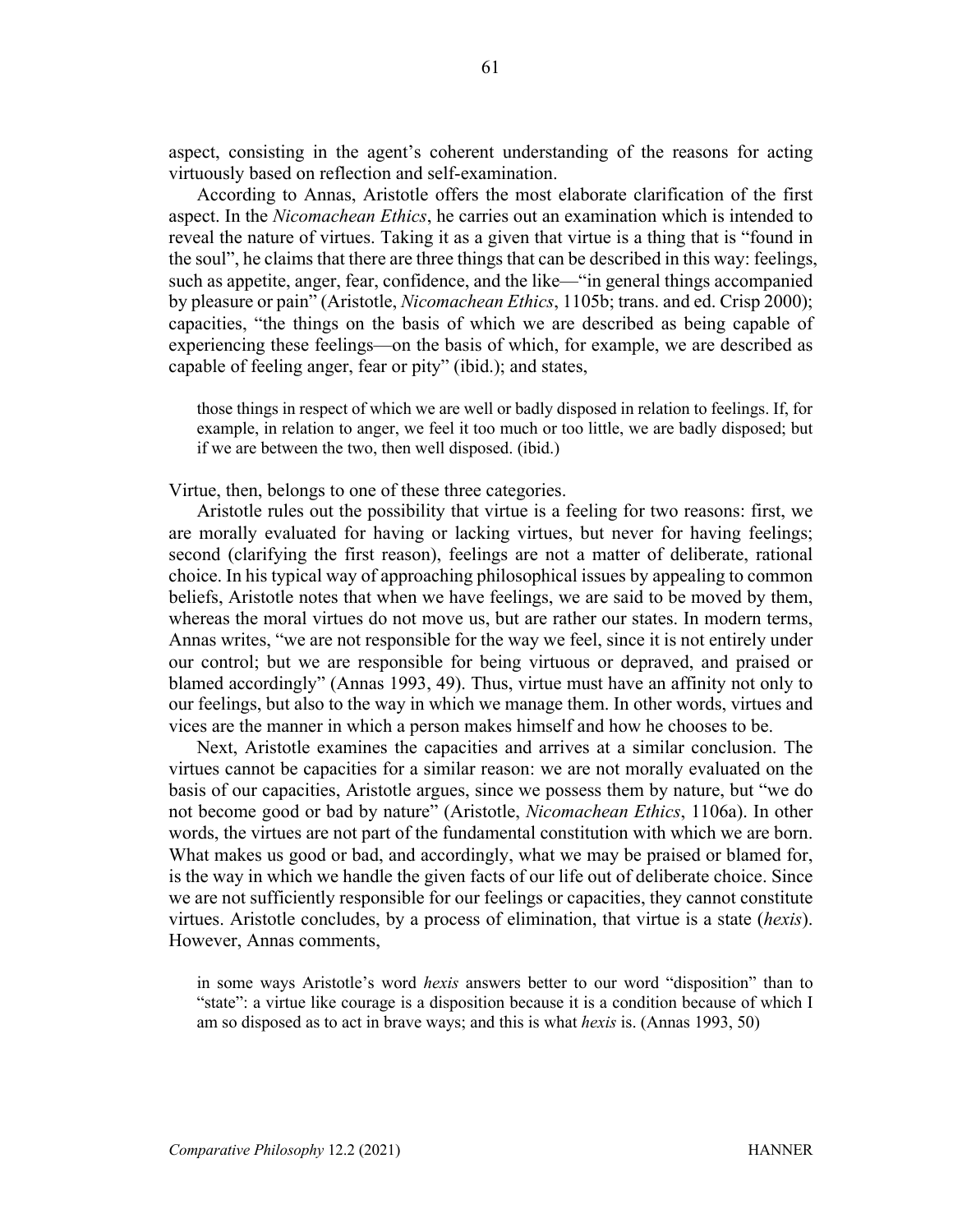Importantly, moral virtue as a disposition is characterized by being intentional. Aristotle defines virtue as a state that involves choice, and this is true in two senses: first, it is built up from repeated choices, and second, it is exercised in making a choice. In this, Annas argues, virtue is different from habit, which is built up mindlessly, without deliberation or decision (51).

Virtue is not only a disposition to act in certain ways, but also a state that concerns the agent's character, feelings, and emotions. This is its affective aspect. A virtuous person's character is considered to be developed to the extent that he knows the right thing to do in each moment and takes pleasure in doing it. Committing a wrong-doing, at the same time, repels those who possess a developed character, and they are not tempted to pursue such courses of action (55). Greek and Hellenistic philosophers distinguish between those who do the right thing but need to struggle with their feelings and those who do the right thing without experiencing any conflict; that is, they act wholeheartedly and take pleasure in the action. This distinction between the two types of moral agents is considered to reflect different levels of ethical maturity. The latter type is deemed more advanced from an ethical point of view. In addition, the affective aspect of virtue refers to the view that an agent's capacity to regulate his feelings and emotions through the cultivation of virtue correlates with his ability to perceive the right thing to do. The intellectual knowledge that a certain action is virtuous is not sufficient, according to Annas's analysis. Changes in ethical belief have to take root in the agent's emotional life in order for them to manifest in his behavior. The virtuous person, then, not only does the right thing, but also has the right kind of emotion with respect to what he does (54).

In this regard, Philippa Foot (1978) adds that virtues have a corrective role, being responsible for the proper regulation of our emotions. Each virtue stands at a point where there is a temptation to be resisted or a deficiency of motivation to be rectified. Courage stands at the point at which fear operates as a temptation; temperance stands at the point at which the desire for pleasure constitutes a temptation. In fact, Foot's claim is that virtues only exist because vices—for instance, fear or the desire for pleasure—operate as temptations. Often, we want to run away not only when this is the right thing to do, but also when we should combat a threat; we wish to enjoy pleasures not only when it is appropriate to do so, but also when it is not. If human nature had been different, Foot observes, there would have been no need for these corrective dispositions, since fear and pleasure would have served as excellent guides to behavior (9). Other virtues, such as justice, are there to correct deficiencies of motivation. Justice, according to Foot, does not correlate with any particular disposition or desire to be restrained, since many different desires and dispositions may lead to injustice. Instead, justice corresponds to a deficiency in motivation that is in need of rectification. This, then, is the affective aspect, according to Foot: virtue is necessary in the light of emotional temptations and deficiencies of motivation that affect human beings, and its role is to correct them.

Finally, virtue has an intellectual aspect. Annas explains that alongside its affinity to our feelings and emotions, virtue requires an intellectual understanding and a capacity for reflection. "The virtuous person is not just the person who does in fact do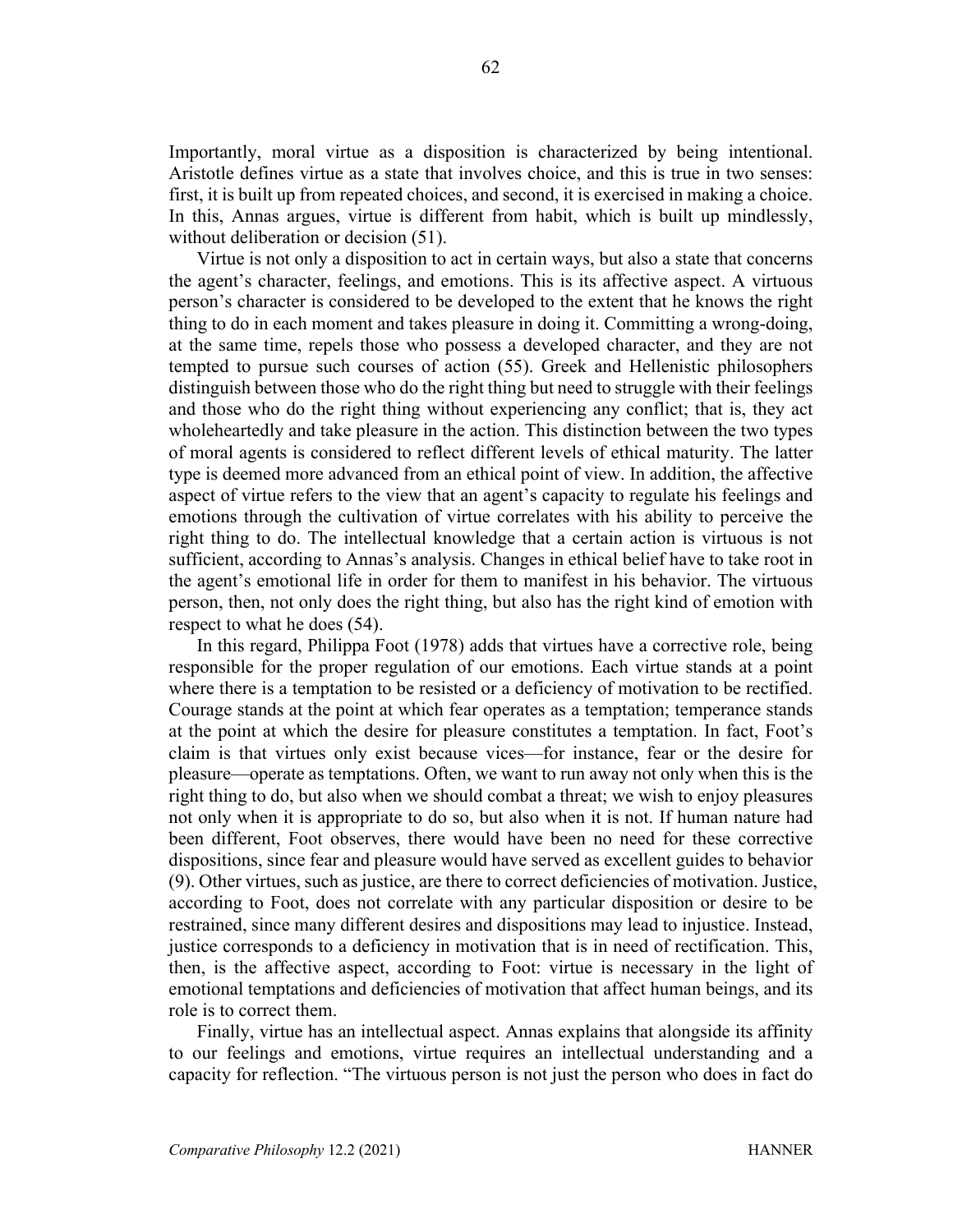the morally right thing, or even does it stably and reliably", she writes. "She is the person who *understands* the principles on which she acts, and thus can explain and defend her actions" (Annas 1993, 67, emphasis in original). In other words, virtue rests on an understanding or knowledge of those principles that underlie moral action. In order to be virtuous, the moral agent needs to engage in a process of reflection and thereby achieve a unified grasp of the general principles that form the basis of his patterns of action and decision-making. In Greek philosophy, this intellectual element is frequently illustrated by an analogy to expertise or skill (*technê*). Virtue, like the expert's mastery of sculpture or carpentry, is the point at which the agent reaches an intellectual grasp of the universal, of that which is common to particular cases. The expert is capable of forming a reliable judgment with regard to what he does; or, in other words, he is capable of providing reasons for doing things this way rather than another or why a certain craft is better than another. Similarly, the virtuous agent has a unified or coherent understanding of his expertise; i.e., the domain of each of the virtues.

In addition to these three aspects, it is important to underline that in eudaimonistic virtue theories, the value of virtues lies in their close connection to living well, which is their final end. "Cultivating the virtues is worthwhile", writes Annas, "because living virtuously will constitute my living my life as a whole in a way that lives it *well*, in a way which it is valuable to live" (2006, 520, emphasis in original). It is virtues, then, that enable the attainment of a well-lived life.

While Annas's and Foot's descriptions of virtue stem from ancient philosophy, Alasdair MacIntyre sets out a modern virtue theory that engages in ethical problems emerging from modern and post-modern thought. In his book *After Virtue* (1981; 3rd edition 2007), he paints a gloomy picture of the state of modern moral discourse, which fails to measure up to rational lines. Virtue theory, MacIntyre believes, may remedy the shortcomings of this discourse. His theory is intended to be applicable to conceptions of virtue from different places and times: those of Homer, Aristotle, the Stoics, and Epicurus; Christian and medieval views; and virtue as theorized by early modern thinkers such as David Hume and Baruch Spinoza. According to MacIntyre, the variety of conceptions does not impede the identification of common essential features. Starting from this assertion, he advances a thesis that relies partly on a philosophical inquiry and partly on insights from sociology and also offers a template designed to fit different understandings of virtue.

One of the characteristics of virtue, according to MacIntyre, is that its realization requires a prior understanding of certain features of social and moral life—an understanding in terms of which the concept of virtue is defined and explained. In Aristotle's thought, for example, the concept of virtue is subordinate to the concept of living well, which is identified as the *telos* of human activity, while in Homer's works, virtue is subordinate to the concept of social role. MacIntyre seeks to develop this insight into an understanding of the general foundation that is required for an understanding of virtue. To do so, he relies on two background notions—"practice", as the framework in which virtue manifests, and "the narrative unity of human life", which defines the human good.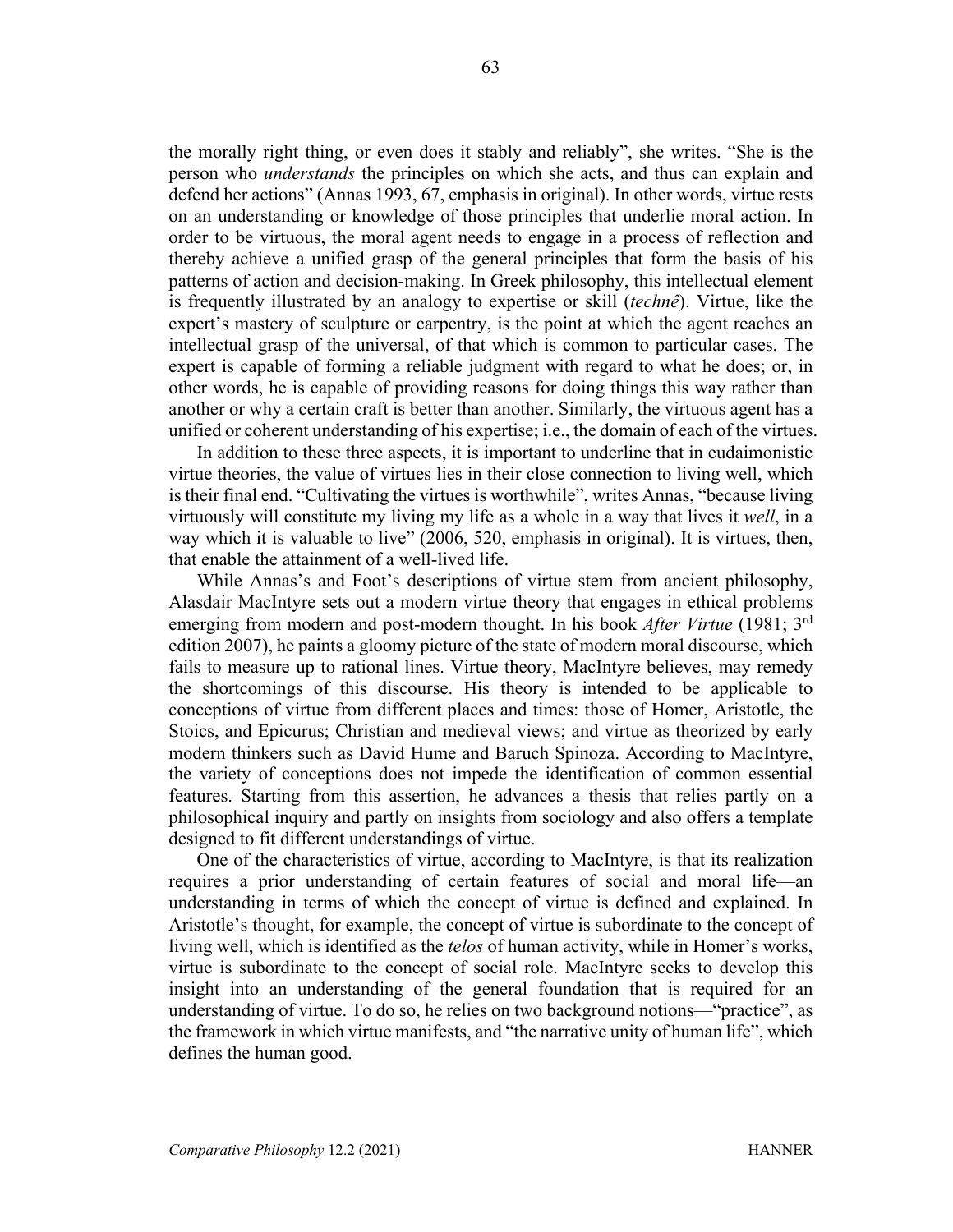MacIntyre describes the social and moral backdrop of the virtues using the notion of practice. His main claim is that a particular type of practice provides the arena in which the virtues are exhibited and in terms of which they are defined. MacIntyre's definition of this idea comprises several elements:

By a "practice" I am going to mean any coherent and complex form of socially established cooperative human activity through which goods internal to that form of activity are realized in the course of trying to achieve those standards of excellence which are appropriate to, and partially definitive of, that form of activity, with the result that human powers to achieve excellence, and human conceptions of the ends and goods involved, are systematically extended. (187)

This passage needs to be unpacked. First, what is meant by a "coherent and complex form of socially established cooperative human activity"? MacIntyre does not elaborate on this, but he does mention several examples: the games of football and chess; the inquiries of physics, chemistry, and biology; and the work of the historian, the painter, and the musician. These examples show that a practice is not only a framework of moral activity. Rather, any socially established cooperative human activity, such as research or multiplayer games—and for our purposes, a spiritual or religious path—is a practice, and the conceptual framework of virtues (in the ethical sense of the word, as opposed to the virtues of the athlete or artist) is but one of them.

Through participation in a practice, the goods internal to it are achieved. MacIntyre distinguishes between external and internal goods. External goods are those which are contingently attached to the practice according to social circumstances, as in MacIntyre's example of a child who learns to play chess despite having no particular desire to play the game and who is offered sweets in order to encourage him to play and win. Motivated in this way, the child plays and does so in order to win, but as long as it is only the sweets that give him a reason to play, he does not have any reason not to cheat. The sweets are external goods. By contrast, internal goods cannot be achieved in any other way than through the practice itself. They are internal in two senses: they can only be described using terms afforded by the practice and they can be recognized and known only on the basis of the experience gained through participating in that practice. Those who lack experience in the relevant practice are incapable of evaluating its internal goods. An important difference between the two types of goods is that external goods are such that when they are achieved, they become the property of a particular individual, whereas internal goods are such that achieving them benefits the entire practice community.

The distinction between external and internal goods allows for an initial definition of virtues: "A virtue is an acquired human quality the possession and exercise of which tends to enable us to achieve those goods which are internal to practices and the lack of which effectively prevents us from achieving any such goods" (191). According to MacIntyre, three virtues are essential for the achievement of internal goods in any practice. These are justice, courage, and honesty, which are necessary because a person who does not exercise them bars himself from achieving the standards of excellence or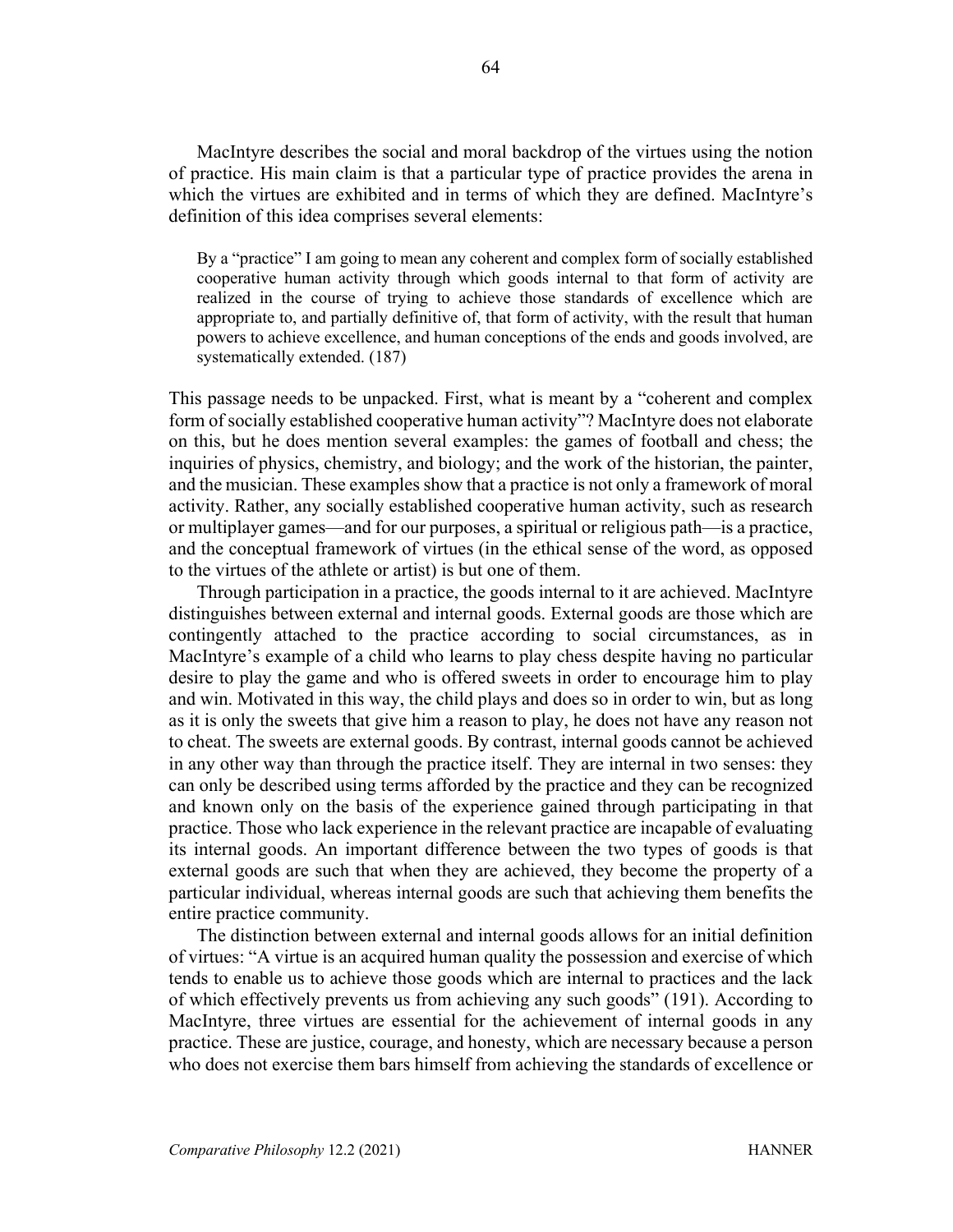the goods that are internal to the practice. Each practice requires a particular kind of relationship to exist between its participants. Anyone who participates in the practice needs to learn to recognize who deserves what (justice), to take upon himself the risks he may face along the path (courage), and to be attentive to what others say about his inadequacies and to reply with attention to the facts (honesty). These virtues are necessary for the maintenance of those types of relationships that enable the practice.

At this point, MacIntyre introduces the second background idea: the narrative unity of human life. A central role of the virtues in pre-modern ethical systems was to make the individual's life a unified one. Thus, MacIntyre claims, we ought to ask whether it is

rationally justifiable to conceive of each human life as a unity, so that we may try to specify each such life as having its good and so that we may understand the virtues as having their function in enabling an individual to make of his or her life one kind of unity rather than another. (203)

While the answer to this question was self-evident to thinkers of the pre-modern eudaimonistic tradition, MacIntyre observes that in contemporary times, any attempt to imagine human life as a whole, which would give the virtues an adequate *telos*, encounters philosophical and social obstacles (204). The social obstacles emerge from the way in which modernity split human life into fragments—work and leisure, private and public life, childhood, middle age, and old age—with each fragment having its norms and expected set of behaviors. The philosophical obstacles originate in analytical philosophy, which has adopted the tendencies to think about human action in atomistic terms and to analyze complex actions and transactions in terms of simple components, as well as in existentialism, which divorces the individual from the roles he fulfills, to the point that life resembles a series of unconnected episodes.

This fragmentation of the self renders the virtues meaningless, as a self that is separated from its roles is stripped of the foundation of social human relationships in which the virtues operate. Similarly, MacIntyre claims, it is not possible to isolate human action and understand it outside of its context. A single segment of a given human behavior can be characterized in various different ways depending on the intention underlying it, which in turn cannot be understood independently of the sequence of actions in which it is embedded or its cultural, social, and historical background. Without getting into the minute details of MacIntyre's philosophical move, his conclusion is that "narrative history of a certain kind turns out to be the basic and essential genre for the characterization of human actions" (208) and that "man is in his actions and practice, as well as in his fictions, essentially a story-telling animal" (216). The narrative to which MacIntyre refers is our life story, the connection that we make between our actions over time, from birth to life to death. Only in this way, on the basis of our and others' narratives and the relationships between them, do our actions take on their meaning. Furthermore, the narrative is the thread running through an individual's life, creating its unity. Above all, this narrative enables us to determine the human *telos* and, on this basis, to identify the virtues (218–9). In other words, the unity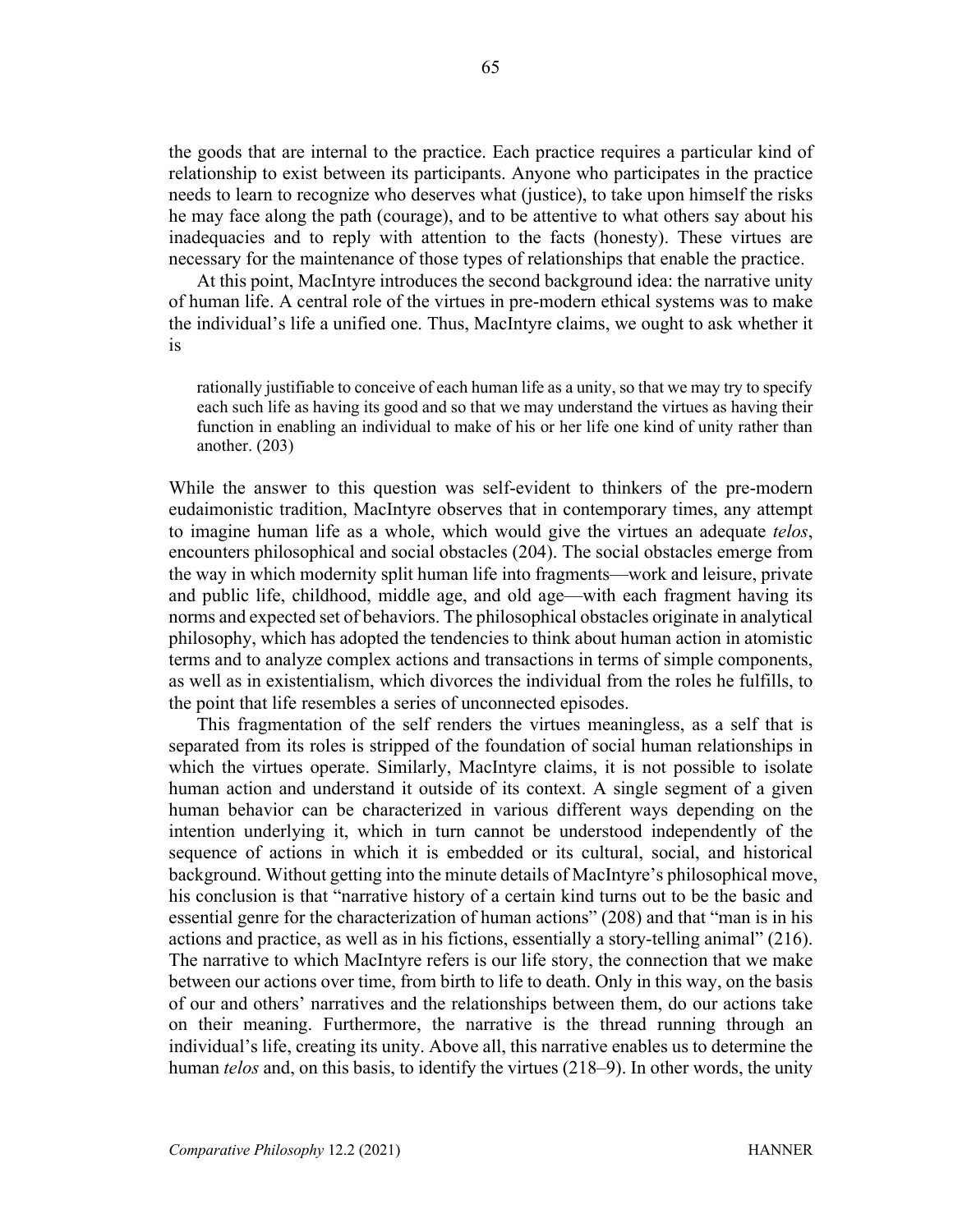that is created by the narrative gives human life its meaning, and from this meaning, the virtues are derived.

It is in this way that MacIntyre departs from the broad concept of a practice, which includes the game of football, the inquiry of physics, and so on, and centers the discussion on ethical practice, for the virtues which make it possible to acquire the goods that are internal to the practice are the same dispositions that will sustain us in our quest for our personal and human good, as expressed in our narrative. Their role is to enable us to overcome the misfortunes, dangers, temptations, and distractions that we will encounter along the path.

#### 2. BUDDHIST CATALOGS OF VIRTUES

The principle that will guide my next inquiry is that Buddhist virtue, if it is to be recognized as such, has to meet one or more of the two descriptions given in the previous section; that is, it is either (1) a good mental disposition, which has an affective dimension (a corrective function with respect to our emotions, etc.) and an intellectual dimension (an encapsulation of a rational justification for its being virtuous that rests on a coherent understanding of the ground for moral judgment), or, following MacIntyre, (2) an acquired human trait whose possession and exercise enable the agent to acquire the goods that are internal to Buddhist practice, according to the Buddhist definition of human good.<sup>6</sup> To this, I would like to add a second condition: the list of Buddhist virtues should be exhaustive and mutually exclusive; that is, it will not omit any virtue endorsed by Buddhist thought, and, of course, will not include any item which is not a virtue. Buddhist literature formulates its teachings, including its ethical teachings, using a multitude of lists, whose number reaches several hundred (Gethin 1992; reprint 2001, 20). Here, I have chosen to examine, in broad strokes, only three canonical lists from the early strata of Buddhism: (1) the components of ethical conduct (*sīla*), (2) the 37 factors that contribute to awakening (*bodhipakkhiyā dhammā*), and (3) the wholesome (*kusala*) or beautiful (*sobhana*) mental factors (*cetasika*). I will center on these lists because they are both interesting from an ethical point of view and aim to present a comprehensive analysis of what can be seen as the moral virtues of early Buddhism.

The Buddhist practice which is probably most identified with an ethical system is the practice of *sīla*. *Sīla* is rendered in English in various ways, including "virtue" (Harvey 2000), "morality" or "moral conduct" (Keown 1992; Heim 2020), and "moral discipline" (Bodhi 2005; Śāntideva 2016). It is considered to be the moral aspect of both the Noble Eightfold Path—subsuming Right Speech, Right Action, and Right Livelihood—and the six perfections of the Bodhisattva. Its portrayal in the *Visuddhimagga* is one of several different expositions in the Buddhist corpus. <sup>7</sup>

<sup>6</sup> For further comparison between Buddhist ethics and MacIntyre's thought in *After Virtue*, see Vasen 2014 and Vasen 2018.

<sup>7</sup> On the understanding of *sīla* in the Pāli canon, see Keown 1992, 25–56; on the notion of *śīla* in Śāntideva's thought, see Clayton 2006, 72–6; on *śīla* in Asaṅga's work, see Asaṅga and Tsong-kha-pa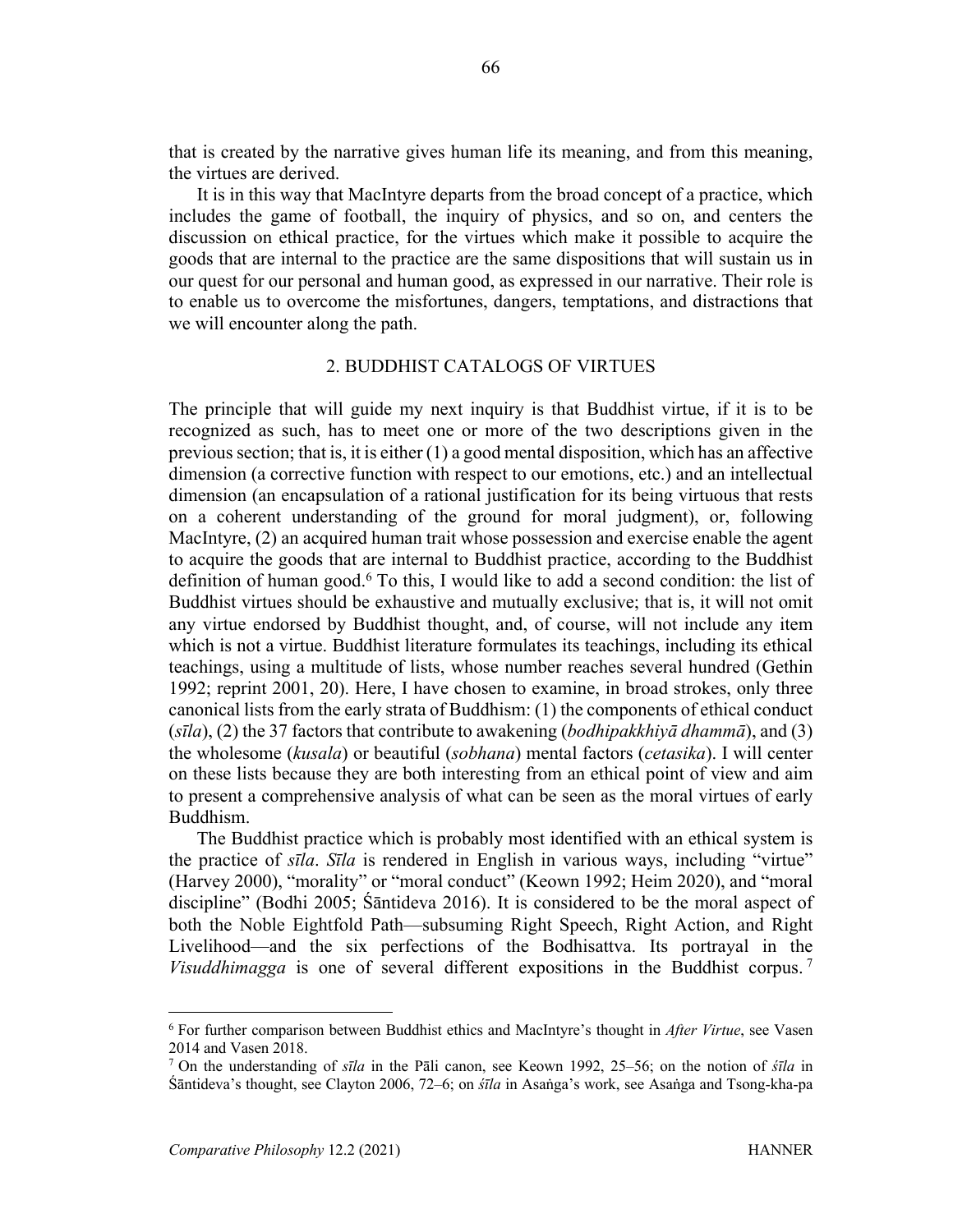Buddhaghosa opens his discussion of *sīla* with a number of questions that are relevant to the present inquiry: What is *sīla*? In what sense is it *sīla*? What are its characteristic, function, manifestation, and proximate cause? How many kinds of *sīla* are there (I.16)? In reply to the question of what *sīla* is, he gives the following definition:

It is the states beginning with volition (*cetanā*) present in one who abstains from killing living things, etc., or in one who fulfils the practice of the duties. For this is said in the Paṭisambhidā: "What is *sīla*? There is *sīla* as volition (*cetanā*), *sīla* as consciousnessconcomitant (*cetasika*), *sīla* as restraint (*saṃvara*), *sīla* as non-transgression (*avītikkama*)." (I.17)

We may note that Buddhaghosa weaves together various motifs from the domain of moral theory, and the mention of action as a defining feature of *sīla* particularly stands out. Actions such as abstaining from killing—and by this, Buddhaghosa means abstention from the 10 unwholesome actions (*dasa-akusala-kammapathā*), as we will see later on—define those states which are *sīla*. Similarly, the passage mentions the set of duties to be fulfilled—here, Buddhaghosa alludes to moral precepts such as the *vinaya*—and it, too, is used to describe the states in question. However, at the beginning of the definition stand volition or intending (*cetanā*) and mental factors (*cetasika*). *Sīla*, then, is defined as the *cetanā* or *cetasika*s of those who abstain from negative actions and fulfill their duties; the root of morality is mental intentionality.

Consequently, it seems that *sīla* is characterized by at least one element in the definitions of virtue: it denotes a group of states or dispositions. These are the intentions of a person who guards the 10 wholesome actions—the counterparts of the unwholesome actions—and fulfills his duties. Indeed, later in the chapter, Buddhaghosa indicates that he sees *sīla* as a disposition, when he writes:

But in the world the nature of such and such beings is called their disposition (*sīla*) of which they say: "This one is of happy *sīla*, this one is of unhappy *sīla*, this one is of quarrelsome *sīla*, this one is of dandified *sīla*." (I.38)

After he defines *sīla*, Buddhaghosa turns to describing its characteristics and nature, where we find another parallel with the Western notion of virtue:

Just as visibleness is the characteristic of the visible-data base … so also this same composing, described above as the coordinating of bodily action, etc., and as the foundation of wholesome factors (*kusalā dhammā*), is the characteristic of *sīla* …. While such is its characteristic:

Its function has a double sense: *Action* to stop misconduct, then *Achievement* as the quality Of blamelessness in virtuous men.

Blo-bzan-grags-pa 1986, 1–46; for further analysis of *sīla* in Buddhaghosa, see Heim 2013, 113–6, and Heim 2020, 18–23.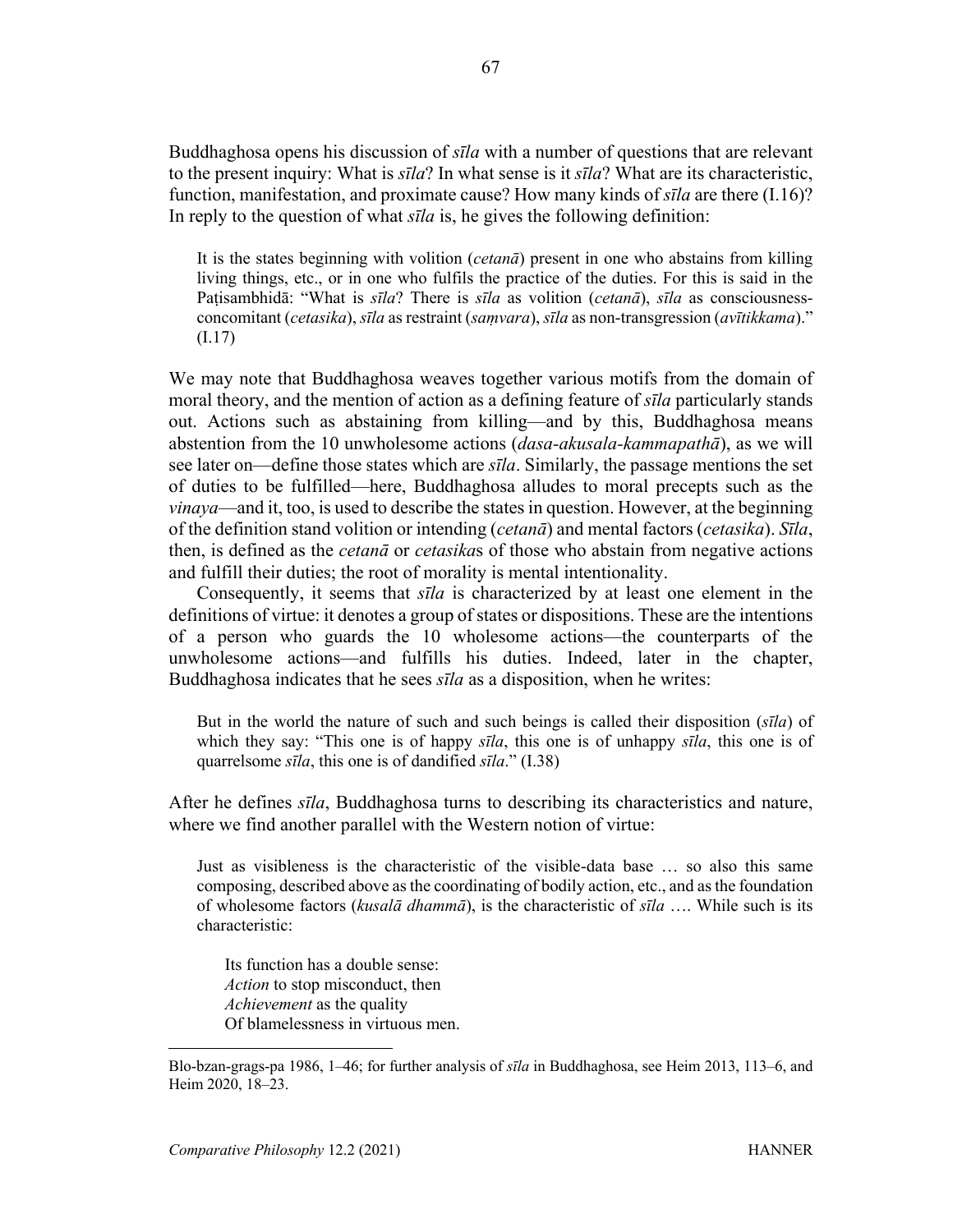So what is called *sīla* should be understood to have the function (nature) of stopping misconduct. (I.20–1, emphasis in original)

That is, *sīla* is described as a habit that participates in behavioral, and consequently emotional, correction. Its essential function is opposing misconduct and it establishes the purity of the virtuous person. Of the three aspects mentioned by Annas dispositional, emotional, and intellectual—it appears that *sīla* meets the first two. However, if we pay attention to the first part of the paragraph, we will notice that it contains another, somewhat different description of *sīla*, which may cast doubt on our initial conclusion: *sīla*, Buddhaghosa tells us, is the *foundation* of wholesome factors. If so, is *sīla* the moral disposition itself, or rather merely a means of forming a moral disposition? Should we regard the varieties of *sīla* as virtues, or is their function nothing more than to assist in the cultivation of virtues?

One possible answer is that *sīla* has both functions. It may be argued that *sīla* has a double meaning: on the one hand, it is the wholesome disposition itself; on the other, it produces the disposition. This makes sense if we assume that every human action contributes to the development of an equivalent habit (as Aristotle and Annas hold) and this, of course, is a premise of Buddhist *karman* theory. A violent deed, for instance, results from a violent intention and at the same time leads to the habit of acting violently in the future. Indeed, this can be understood from the way Buddhaghosa points to *sīla*'s double meaning in the following etymological analysis:

In what sense is it *sīla*? It is *sīla* in the sense of composing (*sīlana*). What is this composing? It is either a coordinating (*samādhāna*), meaning non-inconsistency of bodily action, etc., due to virtuousness; or it is an upholding (*upadhāraṇa*), meaning a state of basis (*ādhāra*) owing to its serving as foundation for wholesome factors. For those who understand etymology admit only those two meanings. (I.141)

The first meaning of *sīla* is the "composing" or "coordinating" of bodily and vocal actions—that is, moral behavior—while in its second sense, it is the support of wholesome mental states, or, in other words, that which establishes them.

The next question that Buddhaghosa raises, which he answers at great length, is how many kinds of *sīla* there are. He proposes to classify the kinds of *sīla* in several ways, and in the course of his classification, he clarifies the meaning of *sīla* in practice; that is, what it means to live in accordance with *sīla* (I.25–141). As the text advances, *sīla* reveals its deontological dimension and Buddhaghosa stresses the observance of precepts or moral duties. This latter sense overshadows the initial sense that *sīla* receives in the definition; namely, the intending underlying the action. In a twofold division, Buddhaghosa distinguishes between *sīla* as a manner of keeping and avoiding (*cāritta-vāritta*). "'This should be done' is *keeping*; not doing what is prohibited … 'This should not be done' is *avoiding*", he writes (I.26, emphasis in original). The next twofold division relates to minimal rules of conduct (*abhisamācārika*) and fundamental rules of conduct (*ādibrahmacariyaka*), which include the self-liberation (*pātimokkha*) vows of the *vinaya* (I.27). Later on, the *Visuddhimagga* enumerates normative rules of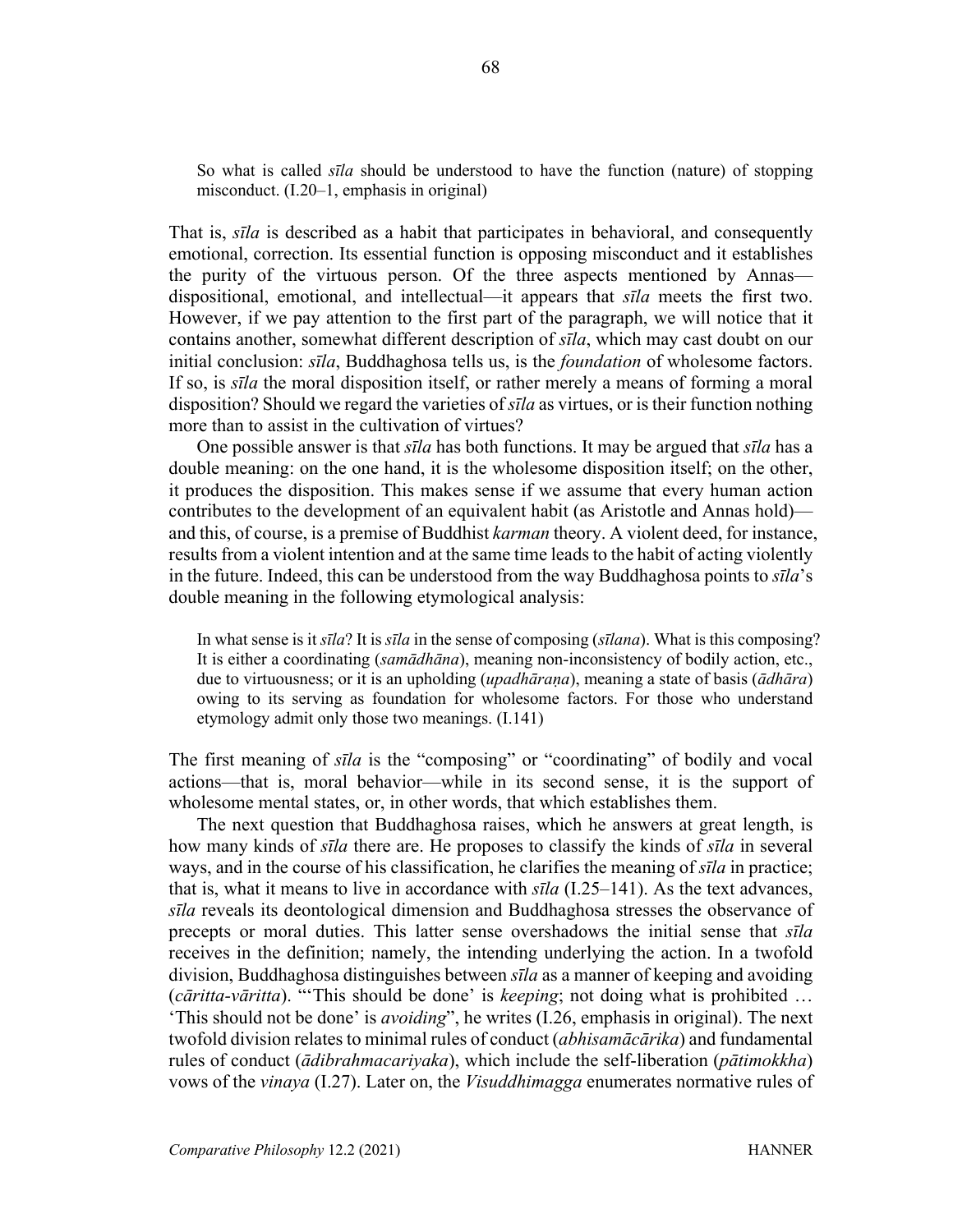conduct that originate from family or local customs, and so on (I.41). Although all of this appears to imply that *sīla* is a deontological principle, if we take Buddhaghosa's early comments into account I would claim that in its essence *sīla* is an internal state that manifests and is cultivated through action. This reading presupposes a close proximity between the language of virtues and the language of human behavior (Fink 2013, 670) and suggests that virtue can be defined, as well as exemplified, by recourse to the types of action it motivates.

The second candidate for a Buddhist catalog of virtues to be examined is the list of 37 factors that contribute to awakening (*bodhipakkhiyā dhammā*). At first glance, this collection of states seems to constitute an exhaustive list of Buddhist virtues, for two main reasons: first, in the post-canonical literature, the factors that contribute to awakening are equated with the entire spiritual path (*magga*; Gethin 1992; reprint 2001, 23), and as such, this scheme is by definition the most comprehensive list of factors; second, the reason why the items are included in the list is that cultivating them assists one in acquiring important goods that are internal to Buddhist practice—above all, wisdom and awakening. According to Buddhaghosa, all 37 factors are present in a single mind moment at the time in which the four knowledges of the stream-enterer, the once-returner, the non-returner, and the *arahant* arise (Buddhaghosa, *Visuddhimagga*, XXII.39). Although the expression "factors that contribute to awakening" only rarely appears in the Pāli Nikāyas, in later commentarial literature it is employed as a general concept that signifies the essence of the practice of the Buddha's teachings. The list is a combination of seven different groups of factors, which are scattered throughout the three baskets of the Pāli canon and which were consolidated into the broader scheme only in later commentarial works.

These are the seven groups: <sup>8</sup> (1) The four foundations of mindfulness (*satipaṭṭhāna*), which comprise awareness of the body (*rūpa*), feelings (*vedanā*), the mind (*citta*), and mental objects (*dhammā*). This prevalent scheme is a complete array of meditative practices that are intended for the development of mindfulness and have the essence of mindful contemplation of phenomena. (2) The four right efforts (*sammappadhāna*)—likewise familiar from numerous early sources—include the effort to eradicate unwholesome states of mind which have arisen, the effort to prevent the arising of unwholesome states which have not yet arisen, the effort to develop wholesome states which have not yet arisen, and the effort to preserve existing wholesome states. This fourfold division is comparable to Right Effort (*sammāvāyāma*), the sixth component of the Noble Eightfold Path. (3) The four bases of success (*iddhi-pāda*) are the desire to act (*chanda*), strength (*viriya*), the mind (*citta*), and investigation (*vīmaṃsā*). The application of these four elements leads to success in meditative practices and also to supernormal powers (Buddhaghosa, *Visuddhimagga*, XII.50–3).

The following two groups are (4) the five spiritual faculties (*indriya*) and (5) the five spiritual powers (*bala*), which call for special care in the present context. The two

<sup>8</sup> Gethin 1992; reprint 2001 offers a thorough study of these factors and their formulations in the Pāli canon and commentary literature. The following survey is based on his work.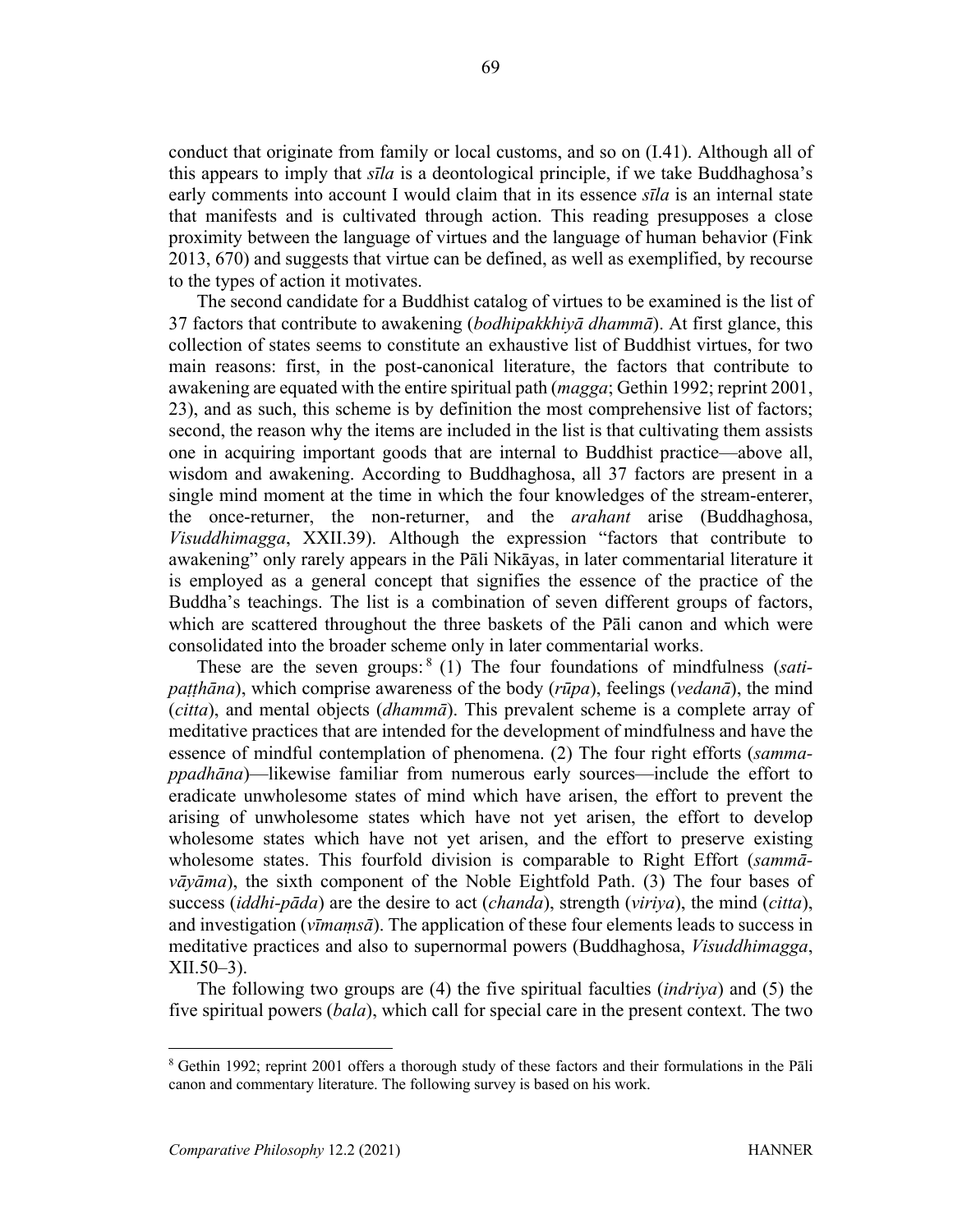are identical in terms of their five constituents—confidence (*saddhā*), strength (*viriya*), mindfulness (*sati*), concentration (*samādhi*), and wisdom (*paññ*ā)—but they do not have the same status. The faculties are seen as items which exercise control in their own domains: confidence governs the sphere of commitment (*adhimokkha*), strength the sphere of "taking on" (*paggaha*), mindfulness the sphere of "standing near" (*upaṭṭhāna*), concentration the sphere of non-distraction (*avikkhepa*), and wisdom the sphere of seeing (*dassana*), while the powers are the very same items being stable and deemed undefeatable by their opponents, which are distrust (*assaddhiye akampiyaṃ*), laziness (*kosajja*), heedlessness (*pamāda*), agitation (*uddhacca*), and ignorance (*avijjā*) respectively.

In the context of classical Indian thought, the concept of *indriya* should be understood as an entity or capacity which exerts a certain kind of power, strength, influence, or control over its domain. In classical Indian philosophical literature, it usually denotes the five sense organs—the eye, ear, nose, tongue, and body—and oftentimes, albeit not always, the mind is added as the sixth sense organ. In Buddhist thought, the full classical list of faculties includes 22 entries. These are subsumed under five groups, the first of which is the aforementioned list of sense faculties. Another group is the set of spiritual faculties, which appears in the list of 37 factors that contribute to awakening. Another central group of items characterized as *indriya*s is the set of feeling faculties, with five items: the pleasure faculty, the pain faculty, the joy faculty, the grief faculty, and the equanimity faculty (XVI.1). What all these *indriya*s have in common, according to the Pāli Nikāyas, as well as the commentarial tradition, is that each of the faculties functions as a ruler (XVI.4–5).

At this point, we can return to the main question of whether the list of 37 factors can serve as a Buddhist category of virtues. In my opinion, the last analysis shows that the *indriya*s do not meet the definition of virtue, and for this reason, neither does the list of 37 factors as a whole. Why are the *indriya*s not virtues? First, the semantic field to which the term belongs—that of "capacity", "strength", and "power"—distinguishes them from virtues. Virtue is a habit or disposition to think or act in a certain way rather than an ever-present faculty. Additionally, the philosophical characterization in early and commentarial texts implies that an *indriya* is not a disposition or state characterizing a particular individual; rather, it is common to all beings (unless they are impaired, of course) whether they choose to have these faculties or not and whether they cultivate them or not. The list includes capacities that we possess from birth. Above all, it seems that a more appropriate analogy would be between the categories of *indriya* and *bala* and the Aristotelian category of capacities. Recall that Aristotle does not accept any mental element over which we do not exercise choice as a virtue. He justifies this claim by noting that we are not morally praised or blamed for what we cannot choose (that is, our capacities and feelings). Indeed, the sense organs with which we are born, just like the capacity to feel pleasure or pain, are things over which we do not exercise choice and, accordingly, for which we are not subject to moral judgment. *Indriya*s are better described as "things in virtue of which we are said to be capable of feeling", to follow Aristotle's wording.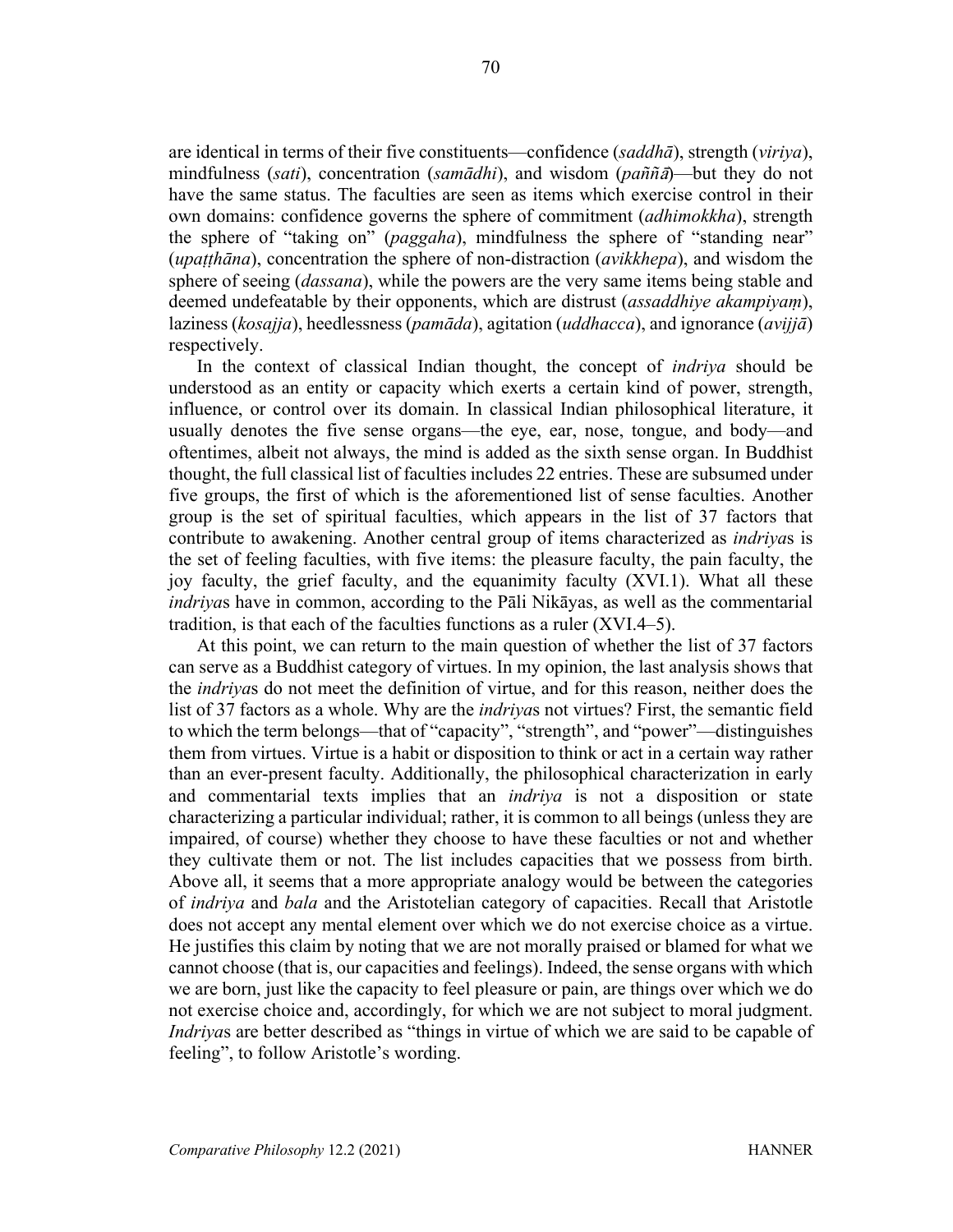The list of 37 factors, although not a pure catalog of virtues, is interesting as it reveals a complexity with regard to recognizing such a Buddhist classification—a complexity that results from the frequent reoccurrence of good qualities in different categories. This problematic is distinctly exhibited by the final two groups: (6) the seven members of awakening (*bojjhaṅga*) and (7) the Noble Eightfold Path. The members of awakening are a set of qualities that lead to spiritual liberation, and they include mindfulness (*sati*), discrimination of dhamma (*dhamma-vicaya*), strength (*viriya*), joy (*pīti*), tranquility (*passaddhi*), concentration (*samādhi*), and equanimity (*upekkhā*). Three of the seven members have already been observed in the previous groups and carry similar meanings: the mindfulness member of awakening is equivalent to the mindfulness *indriya*, the mindfulness *bala*, and the four foundations of mindfulness; the strength member of awakening is equivalent to the strength *indriya* and the strength *bala*, Right Effort, and the four right efforts; and the concentration member of awakening is equivalent to the concentration *indriya*, the concentration *bala*, and Right Concentration (*sammā-samādhi*) of the Eightfold Path.

Two of the members partly overlap items in other groups covered above. Discrimination of *dhamma* is an alternative formulation of the wisdom *indriya* and the wisdom *bala*, whose particular meaning is derived from the conceptual world of Abhidhamma literature. As an *indriya*, wisdom concerns the realization of the four noble truths, but the term "discrimination of *dhamma*" points to the connection between Dharma as the corpus of Buddhist teachings and *dhamma*s, the components of the teachings, as Rupert Gethin has established on several occasions (1992, 147–54; 2004). Similarly, equanimity is a term that is pregnant with meaning in early Buddhist thought. Apart from being one of the seven members of awakening, *upekkhā* can frequently be found in the Pāli canon in the context of the aggregate of feelings (*vedanā*), meditative absorptions (*jhāna*), and the four divine abidings (*brahma-vihāra*), which will also be mentioned below. Used in the present context, equanimity represents a balance with respect to phenomena (*dhamma*s) that arise simultaneously. Finally, two other members are entirely distinct: joy, as a member of awakening, denotes an emotional satisfaction that is intrinsic to the spiritual life and is specifically associated with the process in which the mind becomes satisfied and tranquil, while tranquility is closely linked to joy, but is described as a bodily experience.

The Noble Eightfold Path, being a fundamental teaching of early Buddhism, does not require further elaboration here, but one point to note, once again, is the reoccurrence in this context of moral elements that appear elsewhere in the list of 37 factors or in other places, such as in the category of *sīla*. As mentioned, Right Effort has the same function as the four right efforts and the strength member of awakening, Right Concentration has a similar role to that of the concentration member of awakening, and the three trainings of Right Speech, Right Action, and Right Livelihood encompass, according to Buddhaghosa, the purview of *sīla*.

With this in mind, can the list of 37 factors be seen as a Buddhist catalog of virtues? At first glance, the answer must be negative. The list contains entries with the functions and features of innate capacities rather than virtue. However, this verdict ought to be qualified. The 37 factors themselves are a compilation of seven separate lists, and when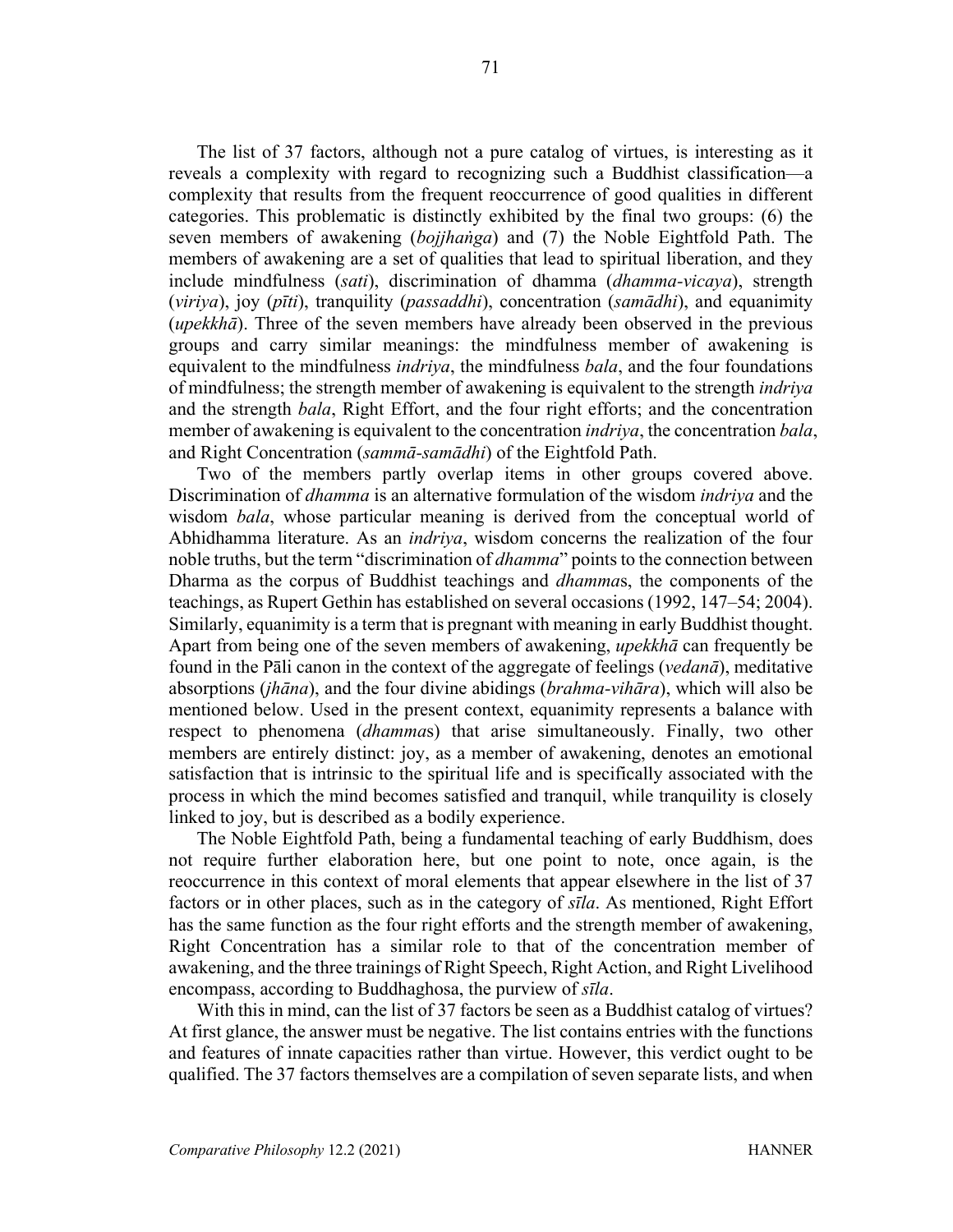they are seen in this way, some of the sub-lists may nevertheless serve as virtues. For example, the four foundations of mindfulness are a detailed description of mindfulness, and the four strengths are an elaboration of the idea of strength (*viriya*). Both mindfulness and strength are wholesome mental factors, which may be acknowledged as Buddhist virtues (Keown 1992, 63; Sahni 2007, 109–13). Examined in this light, the list of 37 factors constitutes a partial catalog—a scheme that provides us with some of the virtues of early Buddhism, while including other factors that are not virtues.

The third and final category that I will examine comes from Abhidhamma literature, whose categories, according to Damien Keown, shed light on the nature of Buddhist ethics (1992, 58). More specifically, within the conceptual framework of the Abhidhamma, Keown maintains that the classification of wholesome factors (*kusala dhamma*) and unwholesome factors (*akusala dhamma*) are the closest to the Western concepts of virtues and vices respectively  $(63)$ .<sup>9</sup> This view is supported by Pragati Sahni (2007, 109–13). Of the many kinds of factors that make up the person in the Abhidhamma analysis, those belonging to the groups of minds (*citta*) and mental factors (*cetasika*) are particularly pertinent, as they may be evaluated as morally wholesome or unwholesome. The Theravāda Abhidhamma system recognizes 89 classes of mind, of which 21 are wholesome. The causal roots of the wholesome factors are non-desire (*alobha*), non-hatred (*adosa*), and non-delusion (*amoha*), whereas the unwholesome factors are rooted in desire (*lobha*), hatred (*dosa*), and delusion (*moha*). Mental factors are basic mental entities that accompany the main mind. According to the Theravāda Abhidhamma, they consist of 52 kinds and are either wholesome, unwholesome, or morally neutral.

Sahni enumerates 14 unwholesome mental factors which she recognizes as the Buddhist vices (111)—including confusion (*moha*), immodesty (*ahirika*), unscrupulousness (*anottappa*), and restlessness (*uddhacca*)—and 12 wholesome *cetasika*s (out of the 25 mentioned in Theravāda sources)—including faith (*saddhā*), mindfulness (*sati*), modesty (*hiri*), scrupulousness (*ottappa*), Right Speech (*sammāvācā*), Right Action (*sammā-kammanta*), Right Livelihood (*sammā-ājīva*), compassion (*karuṇā*), and sympathetic joy (*muditā*). The list of wholesome mental factors has many of the characteristics expected from a catalog of virtues: the factors are good mental states; they are important qualities that assist a person in obtaining the goods internal to the spiritual path; some of them are opposites of unwholesome mental factors and, as such, oppose and correct the latter; and we are subject to moral evaluation on their basis. It is interesting to note that much like the 37 factors, the list of wholesome mental factors includes elements listed in other moral schemes, such as the four divine abidings (compassion and sympathetic joy) and the seven members of awakening (tranquility and equanimity). In other words, the list of mental factors, while mutually exclusive, partly overlaps other sets of virtues.

<sup>9</sup> Of particular relevance and interest is the fact that Keown bases his claim on Foot's and MacIntyre's accounts of virtue. This pertinent analysis, coupled with the observations presented in this article, leads me to call into question Keown's decision to identify the virtues of Buddhism with one category alone, which in my opinion is too narrow an application.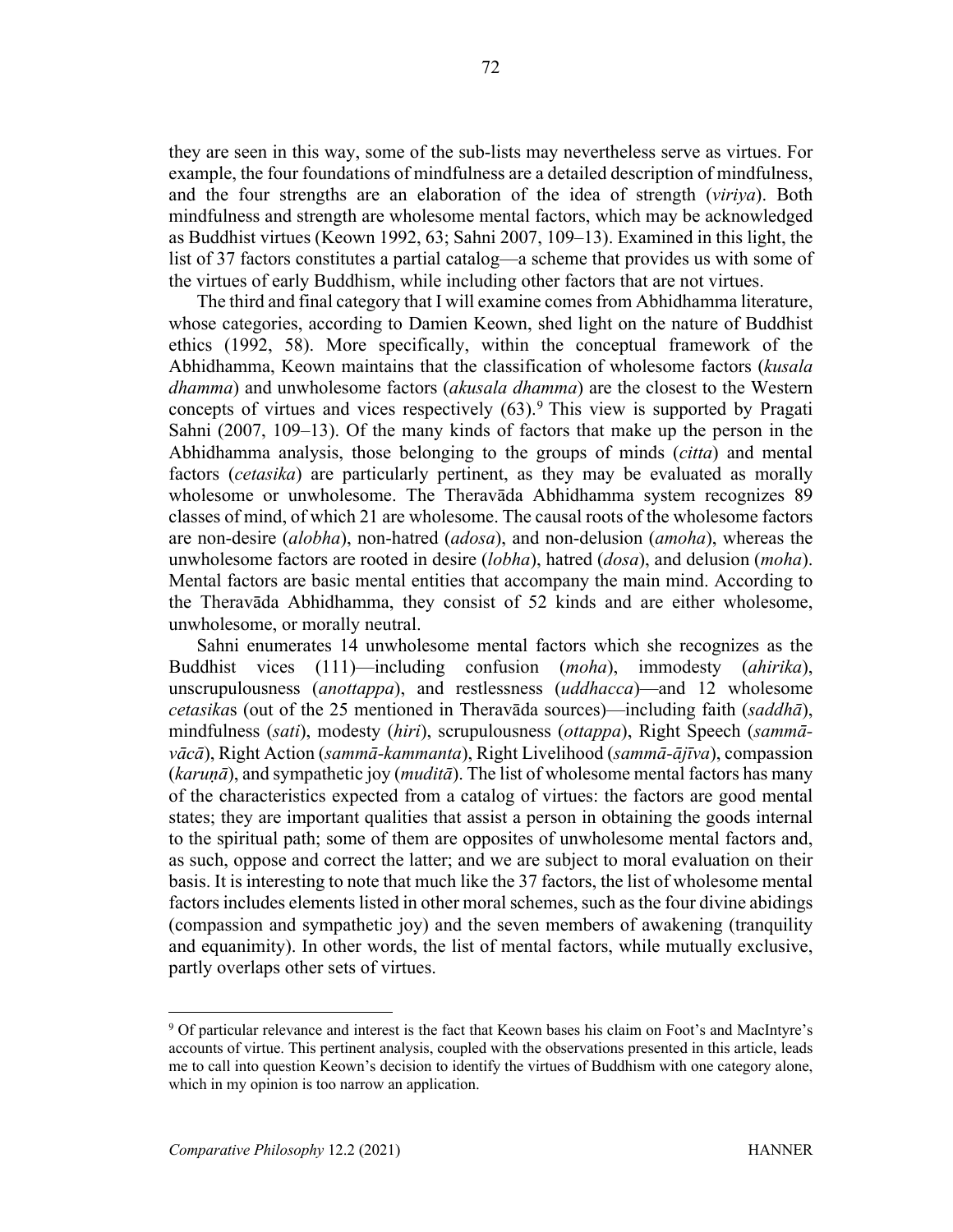The initial problem with which I opened this paper—namely, "what is the category of moral virtue in Buddhist ethics?"—is now superseded by a different kind of problem: Why do we find so many catalogs of virtues, why do they partially overlap, and why is it that none of them is fully exhaustive of the entire supply of Buddhist good qualities? The comparison explored above indicates that whereas the Western philosophical tradition of virtue ethics, with its many thinkers and scholars, described all virtuous qualities using a single term, *aretê*, in Buddhism we find numerous categories of virtues. I have mentioned *sīla*, a number of lists from the 37 factors that contribute to awakening, and the wholesome factors, but other categories that are frequently discussed may be added—for instance, the six perfections (*pāramitā*) of the Bodhisattva or the four divine abidings (*brahma-vihāra*). <sup>10</sup> It should be noted that none of them is fully exhaustive and that some are not even mutually exclusive, as they overlap other classifications. How is this profusion of lists to be explained? Why did the need arise to put together distinct catalogs of virtues, a tendency that cannot be traced in Western virtue theory? And why do different catalogs contain similar items?

# 3. FROM BUDDHIST VIRTUES TO PLURALISM AND GRADUALISM

The solution that I propose to this issue is based on two considerations. The first takes into account the functional relationship between moral virtues and living well presupposed by classical eudaimonistic virtue theories. The second concerns the place of the virtues and internal goods in MacIntyre's idea of practices. First, recall that eudaimonistic theories see a close connection between the virtues and living well: essentially, the main reason for developing moral virtues is that living virtuously constitutes the state of living well. Given this connection, I would suggest that the linguistic distinction between different categories of virtues indicates a nuanced recognition of different categories of living well. One of the fundamental principles in the philosophy of language, as theorized by Wittgenstein and the Sapir–Whorf hypothesis, is that there is a direct relationship between the categories of our language and the ways in which we understand the world. A plurality of terms for describing a given phenomenon points to our ability to recognize distinct instances of it, uniqueness, and nuances, which requires different linguistic terms. On this interpretation, the multiplicity of terms for moral virtues suggests that the Buddhist tradition also acknowledges various conceptions of living well rather than a single idea. The virtues are classified under several categories because each set of virtues brings about its own

 $10$  It is compelling to view the four divine abidings as a catalog of virtues: Buddhaghosa explains that these mental states balance their "near" and "far" enemies (loving-kindness, for instance, balances greed and ill-will), demonstrating their emotionally corrective role (Buddhaghosa, *Visuddhimagga*, IX.98– 101); they are dispositions which, when fully realized, color the moral agent's life as a whole, encompassing dear ones, enemies, strangers, and the agent himself, without any qualifications (IX.8– 12); they are guided by and rooted in an understanding of reality, or wisdom (e.g., IX.38); and even etymologically, both *brahma-vihāra*, as explained by Buddhaghosa, and the Greek term *aretê* denote "excellence" (IX.106; MacIntyre 1981;  $3<sup>rd</sup>$  edition 2007, 122–3). For relevant discussions of the four divine abidings, see Heim 2014; Heim 2020, 27–32; MacKenzie 2018a, 158–60; MacKenzie 2018b, 210–2; McRae 2013; McRae 2016; and McRae 2017.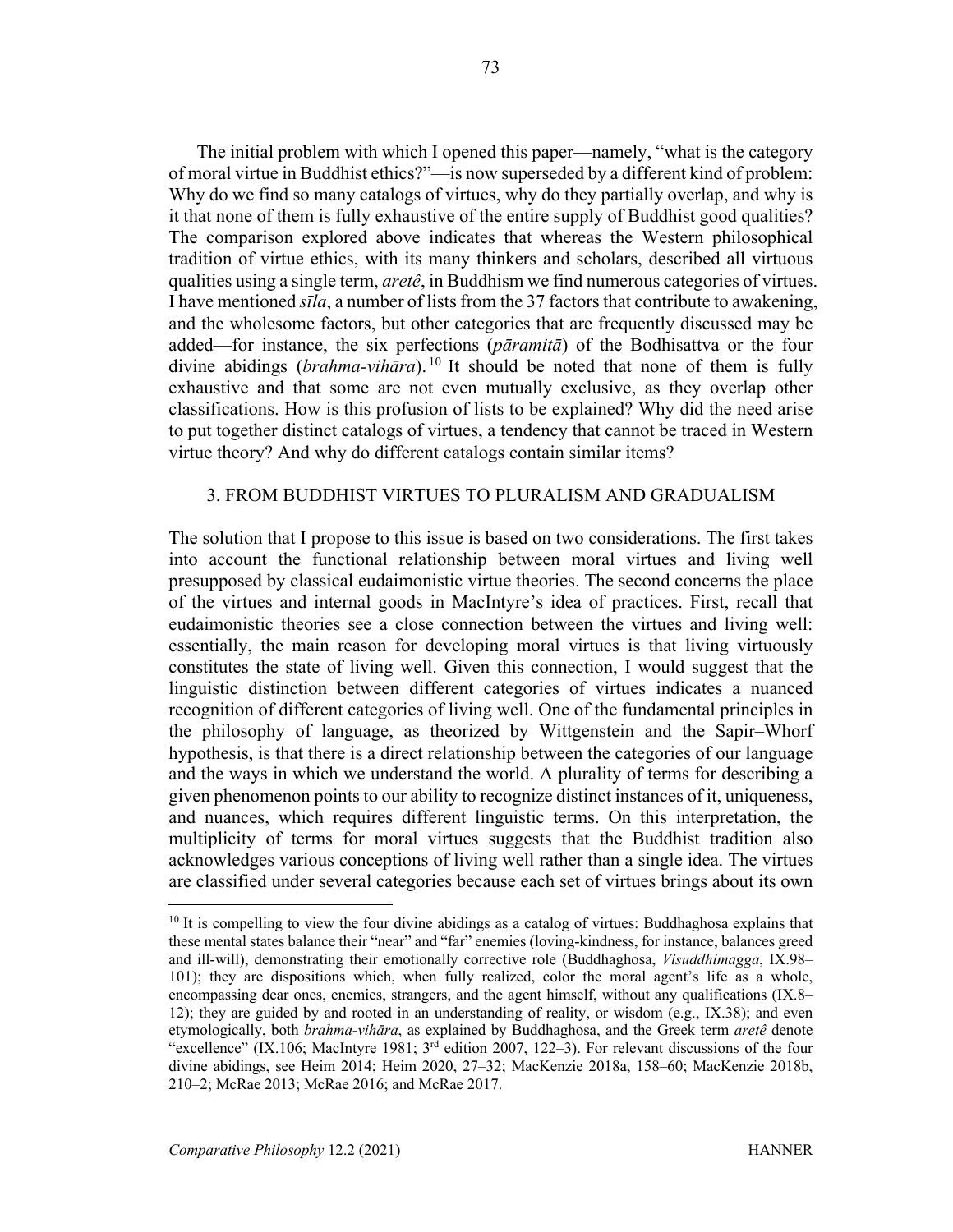state of living well. The overlap between distinct catalogs that contain similar items is the natural result of different combinations of virtues being conducive to different modalities of living well. $^{11}$ 

This nuanced classification has a further and deeper ethical significance. The different sets of virtues are associated with different practices, in MacIntyre's sense of the term, and this brings me to my second consideration. As mentioned above, practices are forms of socially established cooperative human activity. These activities prescribe standards of excellence and allow the practitioner to realize the goods internal to them. Additionally, practices involve human conceptions of ends and goods. Within this theoretical framework, virtues take on the meaning of acquired qualities which, through their possession and exercise, tend to enable the practitioner to achieve the goods that are internal to the practice. The frameworks in which the Buddhist sets of virtues are acquired and exercised, I would suggest, meet MacIntyre's definition of a practice. Thus, the refined classification of virtues that is found in Buddhism is also indicative of a plurality of practices, each with their own ends, standards, and internal goods.

To return to some of the categories of virtues mentioned above: each of them, according to Buddhist scriptures, enables the practitioner to realize a well-lived life, as the foremost benefit in an array of goods. *Sīla* creates the conditions for a life of success, which is characterized by a large fortune, a good reputation, freedom from fear in the company of others, an unconfused death, and consequently a happy rebirth in the heavenly realms (Buddhaghosa, *Visuddhimagga*, I.23). Furthermore, the virtuous person's actions bear much fruit; he is the object of honor and becomes renowned, he is free of mental afflictions, and, by being virtuous, he prevents future suffering (I.159). At the same time, the meditator who practices the four divine abidings will be reborn in the Brahmā world (*brahma-loka*) and will enjoy Brahmā's companionship. Prior to that, the meditator will enjoy several other benefits:

A man sleeps in comfort, wakes in comfort, and dreams no evil dreams, he is dear to human beings, he is dear to non-human beings, deities guard him, fire and poison and weapons do not affect him, his mind is easily concentrated, the expression of his face is serene, he dies unconfused. (IX.37)

The seven members of awakening are, naturally, qualities by virtue of which Nibbāna is attained, and if we look beyond the eudaimonistic states of early Buddhism, then the six perfections of the Bodhisattva are virtues which pave the path to Buddhahood.

Each of these practices is evaluated by standards of excellence defined by the community of practice. According to Buddhaghosa, among the measures for a cleansed

 $11$  Alternative explanations for the multiplicity of catalogs are possible. The variety we find may have resulted from a lack of theoretical ethical reflection on the part of Buddhist thinkers, which led to the absence of terminological and ideological uniformity (see Garfield 2008, par.  $1-2$ ; Keith 1923;  $4<sup>th</sup>$  edition 1963, 114; and Keown 2006, 46); alternatively, the classifications may have followed a different rationale, such as the analytical presentation of Buddhist teachings or philosophical ideas. My point is not that other considerations were not involved in the compilation of the lists that came down to us indeed, not all of the categories I mentioned have an equivalent *eudaimonia*—but rather that at least one concern reflected in this tendency is related to the eudaimonistic role of the virtues.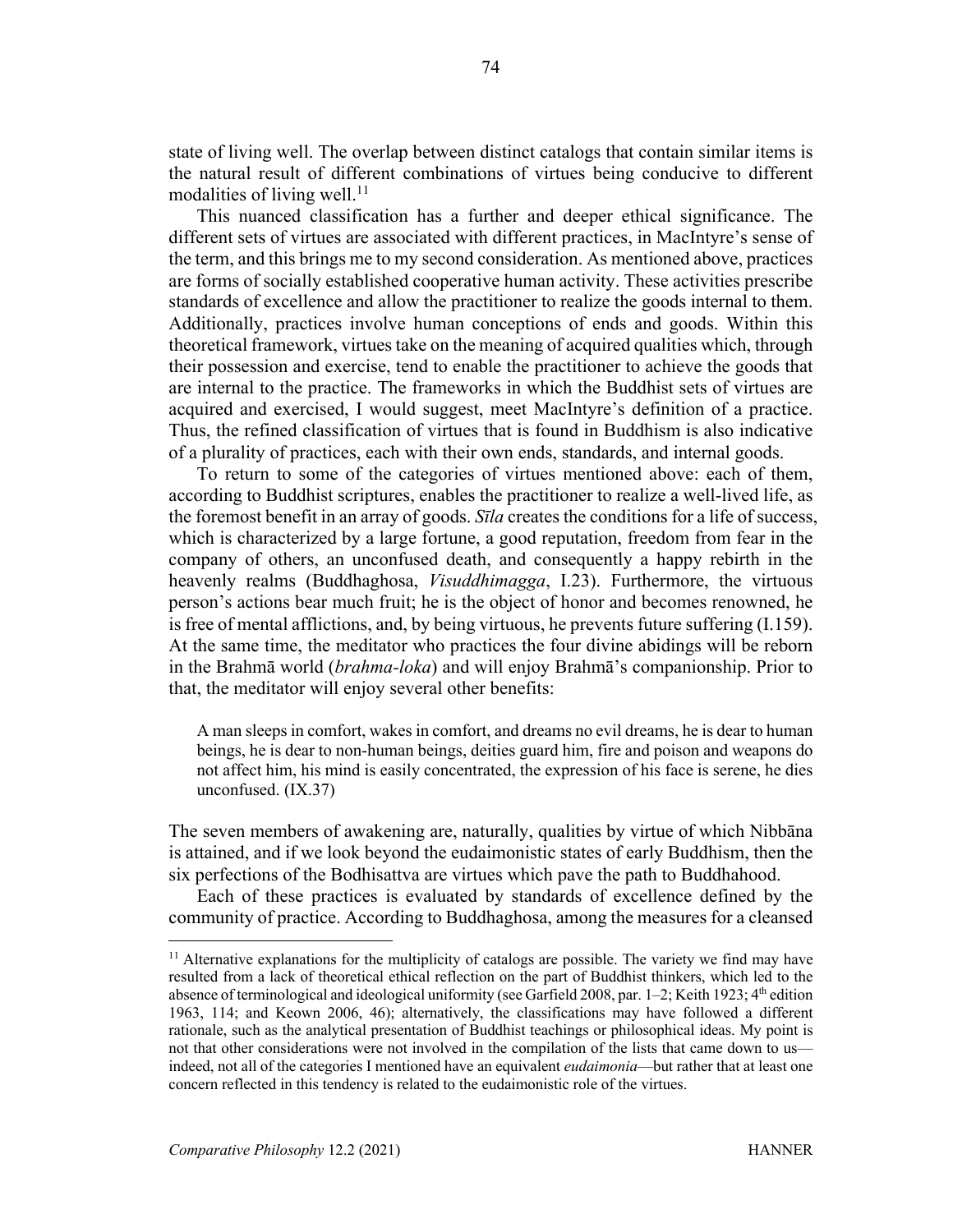*sīla* are the complete non-breaking of the training precepts, the absence of the "seven bonds of sexuality", the non-arising of negative states of mind, such as anger, envy, and pride, and the arising of positive qualities, such as fewness of wishes, contentment, and effacement (I.151). When the meditator excels in the practice of the four divine abidings, he should be able to break down the barriers between dear persons, neutral persons, hostile persons, and himself, and generate loving-kindness and so on towards all of them (IX.40, IX.81, IX.87, IX.89). Standards of excellence are also documented for the seven members of awakening. The sign of a cleansed concentration, for instance, is the "state partaking of distinction", which is defined as the state in which the meditator is "accessible to perception and attention unaccompanied by applied thought" (III.26). Despite the different notions of living well and standards of exellence, these practices share several key features that are outlined in MacIntyre's framework. The concepts of virtues that they employ are defined and explained by reference to the Buddhist understanding of suffering (*dukkha*) and the *telos* of liberation from it. Similarly, this *telos* and the accompanied goods flow from a Buddhist narrative that encompasses its etiology of the human predicament, a given cosmological system, and a description of spiritual progress and soteriology.

What I wish to propose here is that we ought to take a broader view of Buddhist ethics which transcends the basic and rather intuitive equation of *eudaimonia* with Nibbāna (as proposed in Keown 1992 and Cooper and James 2005). Alongside the state of Nibbāna, the Buddhist tradition accepts other types of *eudaimonia*, such as rebirth in Brahmā world and a life of *sīla*, which are the good that ensues from a plurality of practices. This acceptance does not mean that all practices and types of living well are equal or that there is no hierarchy of values within them. Buddhaghosa clearly indicates that such a hierarchy exists.12 For instance, he evaluates Nibbāna as superior to *sīla* when he writes: "But once his virtue [*sīla*] is perfected, / His mind then seeks no other kind / Than the perfection of Nibbāna, / The state where utter peace prevails" (I.159). Although the virtuous life connected with the practice of *sīla* is fortunate and successful, it is still beset by suffering. Therefore, Nibbāna is more desirable. For similar reasons, Nibbāna is also evaluated higher than life in the Brahmā world, which results from the practice of divine abidings. When Buddhaghosa enumerates the benefits of cultivating the four virtues of divine abidings, he concludes with the final advantage for the meditator, saying that "if he penetrates no higher, he will be reborn in the Brahmāworld" (IX.37). He then elucidates the last point: "*If he penetrates no higher*: if he is unable to reach higher than the attainment of loving-kindness and attain Arahantship, then when he falls from this life, he reappears in the Brahmā-world as one who wakes up from sleep" (IX.76). That is to say, for Buddhaghosa, Arahantship, the state of those who attain Nibbāna, is also superior to the wellbeing experienced in the Brahmā world.

The kind of acceptance exemplified in this version of virtue ethics, then, does not consider all practices and modalities of living well to be equal. Rather, it reflects the

 $12$  This hierarchy is to be distinguished from a hierarchy of means to ends. By definition, these *eudaimonia*s are all complete ends for the practitioner when he pursues one of them according to his level of spiritual development and motivation.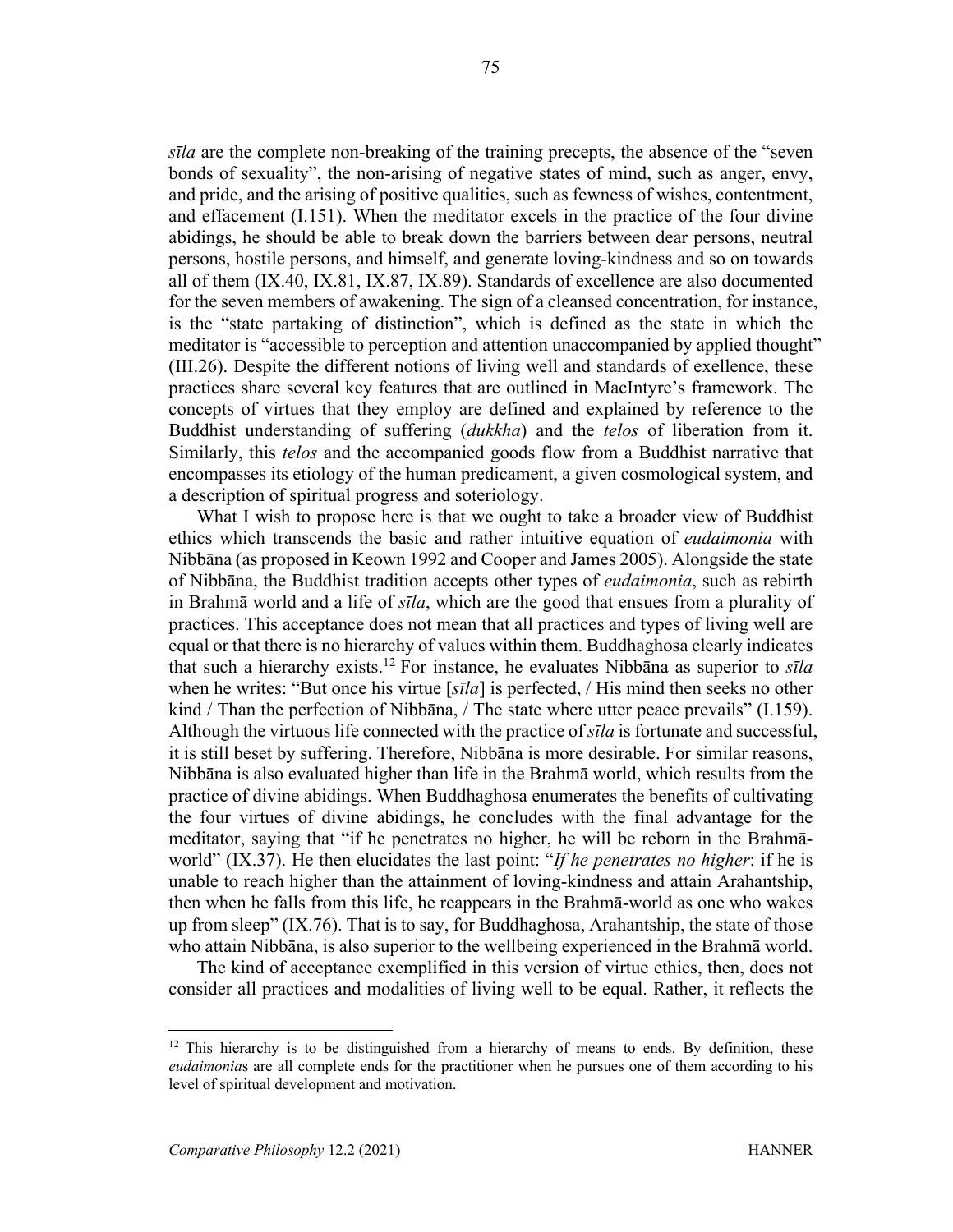same pluralistic spirit that Buddhism displays towards people with different capacities, who are situated in different places along the spiritual path, when it admits a variety of practices and philosophical views according to their level of spiritual maturity. Adopting this pluralistic spirit, different people may benefit from participating in different practices and from working towards the realization of different visions of living well that are suited to their inclinations and capacities. Therefore, the multiplicity of catalogs of moral virtues in Buddhism testifies to a theory that is both pluralistic acknowledging multiple legitimate practices, conceptions of *eudaimonia*, and moral characters—and gradualist, evaluating the variety of practices, *eudaimonia*s, and moral characters according to a scale of spiritual freedom and peace.

### ACKNOWLEDGEMENTS

I am grateful to the Robert H. N. Ho Family Foundation and American Council of Learned Societies for their generous support and to Keren Arbel, Udi Bauman, Shlomo Biderman, Vered Lamm-Naon, Joseph Loss, Christof Spitz, and an anonymous reviewer for insightful comments and suggestions on earlier versions of this paper.

### **REFERENCES**

- Annas, Julia (1993), *The Morality of Happiness* (Oxford: Oxford University Press). <https://doi.org/10.1093/0195096525.001.0001>
- Annas, Julia (2006), "Virtue Ethics", in David Copp (ed.), *The Oxford Handbook of Ethical Theory* (New York: Oxford University Press), 515–36. <https://doi. org/10.1093/oxfordhb/9780195325911.003.0019>
- Aristotle, *Nicomachean Ethics*, ed. and trans. Roger Crisp (2000), *Aristotle: Nicomachean Ethics* (Cambridge: Cambridge University Press). <https://doi. org/10.1017/cbo9780511802058>
- Asaṅga and Tsong-kha-pa Blo-bzan-grags-pa (1986), *Asanga's Chapter on Ethics: With the Commentary of Tsong-Kha-Pa, The Basic Path to Awakening, The Complete Bodhisattva*, trans. Mark Tatz (Lewiston, NY: Edwin Mellen Press).
- Bodhi, Bhikkhu (2005), *In the Buddha's Words: An Anthology of Discourses from the Pāli Canon* (Somerville, MA: Wisdom Publications).
- Buddhaghosa, *Visuddhimagga*, trans. Bhikkhu Ñānamoli (1956; 4<sup>th</sup> edition 2010), *Visuddhimagga: The Path of Purification* (Kandy, Sri Lanka: Buddhist Publication Society).
- Clayton, Barbra R. (2006), *Moral Theory in Śāntideva's* Śikṣāsamuccaya*: Cultivating the Fruits of Virtue* (London: Routledge). <https://doi.org/10.4324/9780203 639962>
- Collins, Steven (1998), *Nirvana and Other Buddhist Felicities: Utopias of the Pali Imaginaire* (Cambridge: Cambridge University Press). <https://doi.org/10.1017 /cbo9780511520655>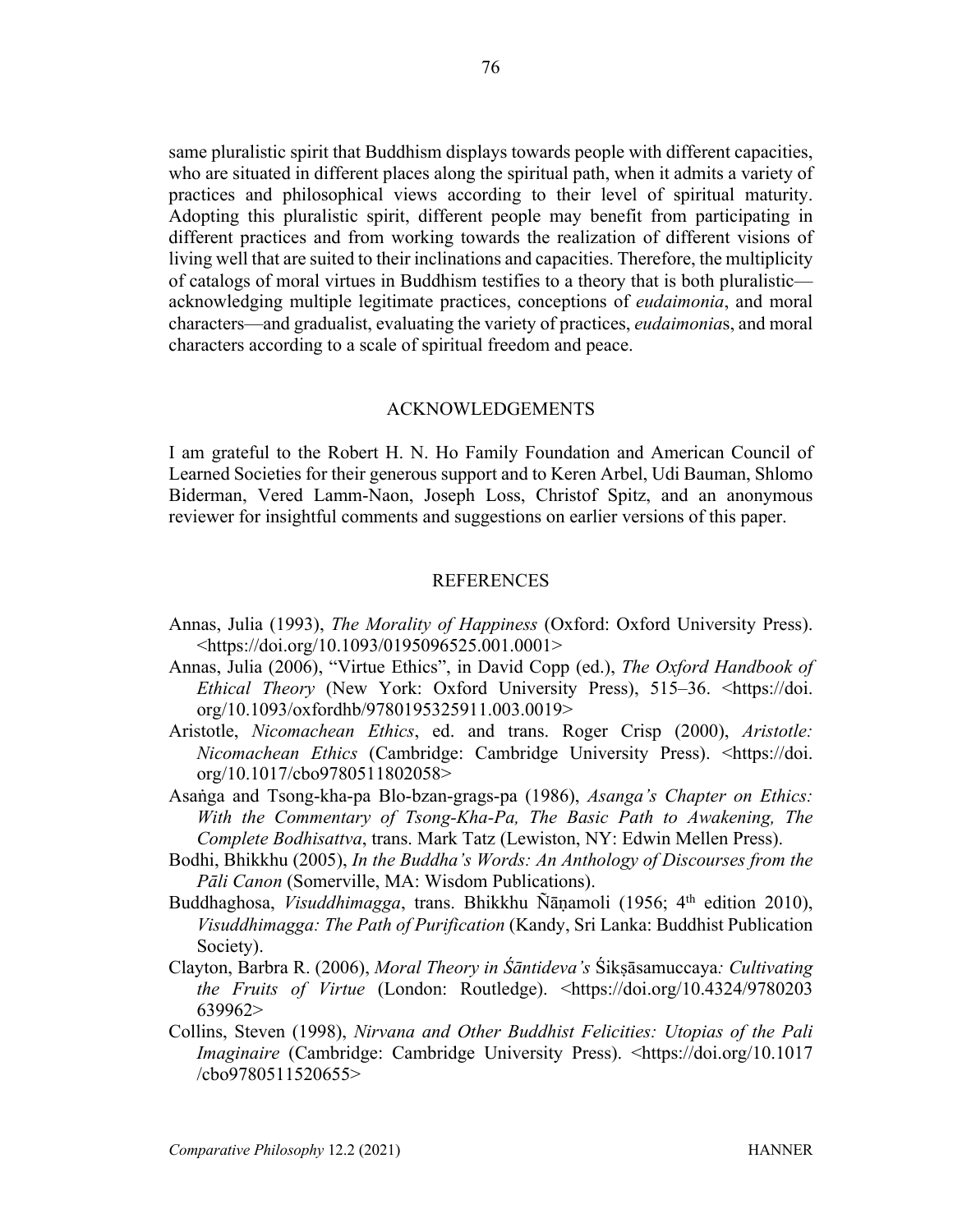- Cooper, David E., and James, Simon P. (2005), *Buddhism, Virtue and Environment* (Aldershot: Ashgate). <https://doi.org/10.4324/9781315261195>
- Edelglass, William (2006), "Moral Pluralism, Skillful Means, and Environmental Ethics", *Environmental Philosophy* 3.2: 8–16. <https://doi.org/10.5840/enviro phil20063213>
- Fink, Charles K. (2013), "The Cultivation of Virtue in Buddhist Ethics", *Journal of Buddhist Ethics* 20: 667–701.
- Foot, Philippa (1978), "Virtues and Vices", in Philippa Foot, *Virtues and Vices and Other Essays in Moral Philosophy* (Berkeley: University of California Press), 1– 18. <https://doi.org/10.1093/0199252866.003.0001>
- Frazer, Michael L., and Slote, Michael (2015), "Sentimentalist Virtue Ethics", in Lorraine Besser-Jones and Michael Slote (eds), *The Routledge Companion to Virtue Ethics* (New York: Routledge), 197–207. <https://doi.org/10.4324 /9780203071755>
- Garfield, Jay L. (2008), "Buddhist Ethics", paper presented at the XVth congress of the International Association of Buddhist Studies, Atlanta, Georgia, June 23–28, 2008. [Unpublished item.]
- Gethin, Rupert (1992; reprint 2001), *The Buddhist Path to Awakening: A Study of the Bodhi-Pakkhiyā Dhammā* (Oxford: Oneworld Publications).
- Gethin, Rupert (2004), "He Who Sees Dhamma Sees Dhammas: Dhamma in Early Buddhism", *Journal of Indian Philosophy* 32.5-6: 513–42. <https://doi.org /10.1007/s10781-004-8633-6>
- Harvey, Peter (2000), *An Introduction to Buddhist Ethics* (Cambridge: Cambridge University Press). <https://doi.org/10.1017/cbo9780511800801>
- Heim, Maria (2013), *The Forerunner of All Things: Buddhaghosa on Mind, Intention, and Agency* (Oxford: Oxford University Press). <https://doi.org/10.1093/ acprof:oso/9780199331031.001.0001>
- Heim, Maria (2014), "Buddhaghosa on the Phenomenology of Love and Compassion", in Jonardon Ganeri (ed.), *The Oxford Handbook of Indian Philosophy* (New York, Oxford University Press), 171–89. <https://doi.org/10.1093/oxfordhb/9780199 314621.013.14>
- Heim, Maria (2020), *Buddhist Ethics* (Cambridge: Cambridge University Press). <https://doi.org/10.1017/9781108588270>
- Keith, Arthur Berriedale (1923; 4th edition 1963). *Buddhist Philosophy in India and Ceylon* (Varanasi: Chowkhamba Sanskrit Series Office).
- Keown, Damien (1992), *The Nature of Buddhist Ethics* (Basingstoke: Macmillan). <https://doi.org/10.1007/978-1-349-22092-2>
- Keown, Damien (2006), "Buddhism: Morality without Ethics?", in Damien Keown (ed.), *Buddhist Studies from India to America: Essays in Honor of Charles S. Prebish* (London: Routledge), 40–8. <https://doi.org/10.4324/9780203098745>
- MacIntyre, Alasdair (1981; 3rd edition 2007), *After Virtue: A Study in Moral Theory* (Notre Dame, IN: University of Notre Dame Press).